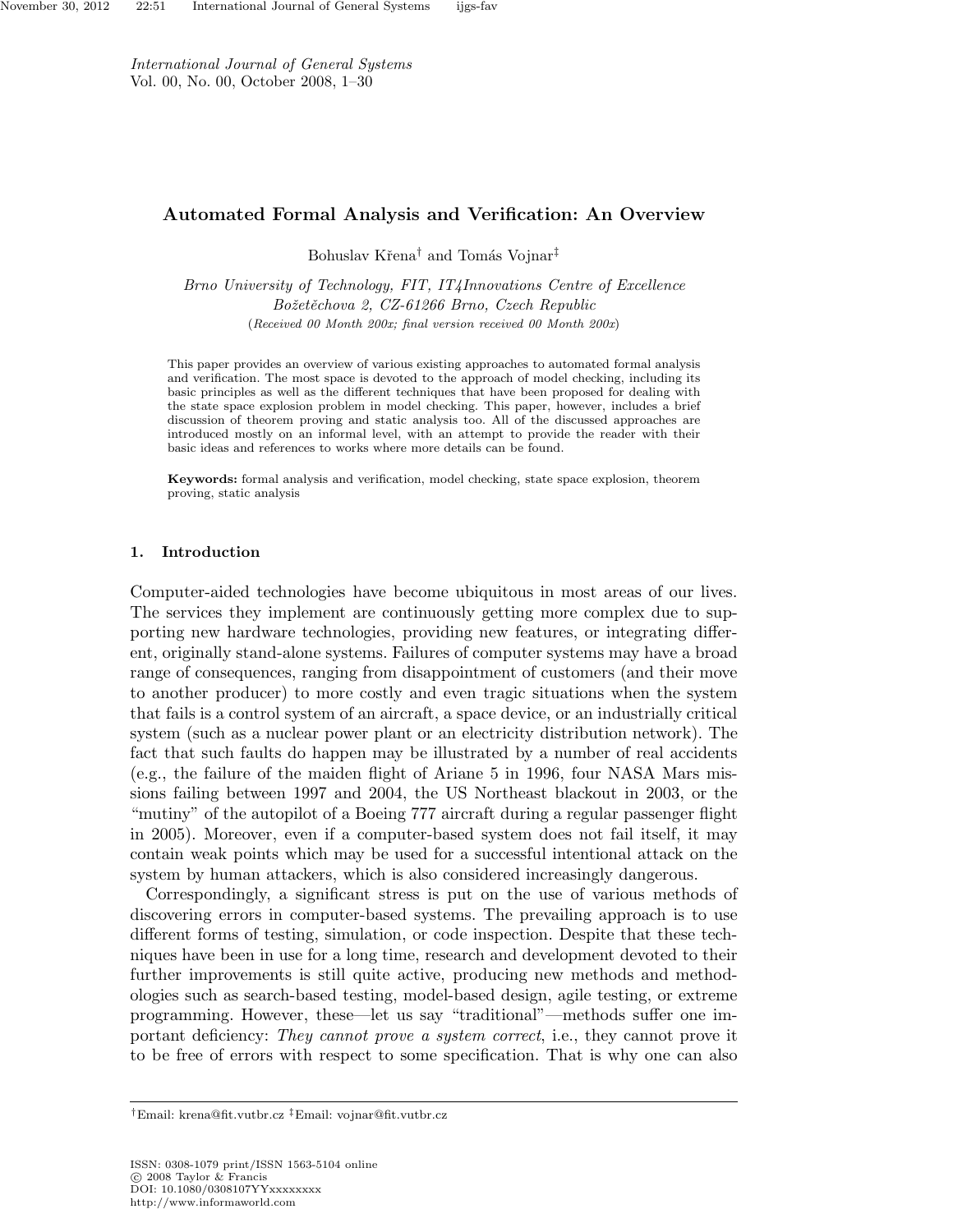witness a strong and ever rising interest in the development and applications of formal verification methods that can remove this constraint. Moreover, it turns out that even in cases in which the formal verification process is not completely finished due to its high cost, or when it is intentionally restricted in some way (e.g., by restricting the depth of the state space of the verified system to be traversed or by intentionally suppressing some generated warnings when it is not sure whether they correspond to real errors or not), it may still be quite valuable. This is because even in such cases, it may find a number of errors that are often different from those found by traditional methods, which is due to the very different principles on which these methods work.

A large interest of the industry in formal verification may be documented by the existence of groups specializing in research as well as applications of formal verification within various leading industrial companies and organisations, such as Microsoft, Intel, IBM, NASA, Airbus, CEA, Cadence, Mentor Graphics, etc. Another indication is the emergence of spin-offs working in the area of formal verification or at least restricted formal verification (such as Coverity, GrammaTech, AbsInt, Prover, Monoidics, and others). On the other hand, an intense interest of academia in formal verification can be documented by the existence of many live and very competitive conferences (often sponsored by the industry) as well as by many publications, academic tools, and projects arising in the area. An interesting trend is also the emergence of various verification competitions—such as the Hardware Model Checking Competition (HWMCC), the Competition on Software Verification (SV-COMP), or the VSTTE Software Verification Competition—intended to compare the various existing verification tools and to stimulate their further development.

### 1.1 Formal Verification and Analysis

We use the term *formal verification* to denote verification methods based on formal, mathematical roots and (at least potentially) capable of proving error freeness of systems with respect to some correctness specification. The potential to detect all errors with respect to a given specification is called soundness of a method. It means that if such a method terminates and claims a system correct with respect to a certain specification, the system is indeed correct. On the other hand, we call a method complete if it does not raise false alarms, i.e., if it does not report spurious errors. As we have already indicated above, sometimes, the potential of a method to be sound is sacrificed in order to increase efficiency of the approach, leading to an error detection approach with formal verification roots.

By formal analysis, we denote approaches that can answer in a sound way questions other than whether the given system is correct with respect to some specification. Examples of such questions may be checking which variables are aliased at a given program point, how many elements can appear in some buffer, what the shape of dynamic linked data structures that can appear in a program is, and so on. Answers to such questions may be used for verification (which may require some further automated or manual reasoning), but also for optimisation, code generation, parallelisation, complexity analysis, etc.

The most common approaches used in computer-aided formal analysis and verification include theorem proving, model checking, and various forms of static analysis. We have to, however, note that the meaning of these terms is sometimes not completely sharp and not always understood in exactly the same way. Moreover, the approaches may be used in various combinations and/or non-standard extensions.

In this survey, we devote the most space to the area of model checking. However, for a better orientation in the subject, we briefly introduce all the mentioned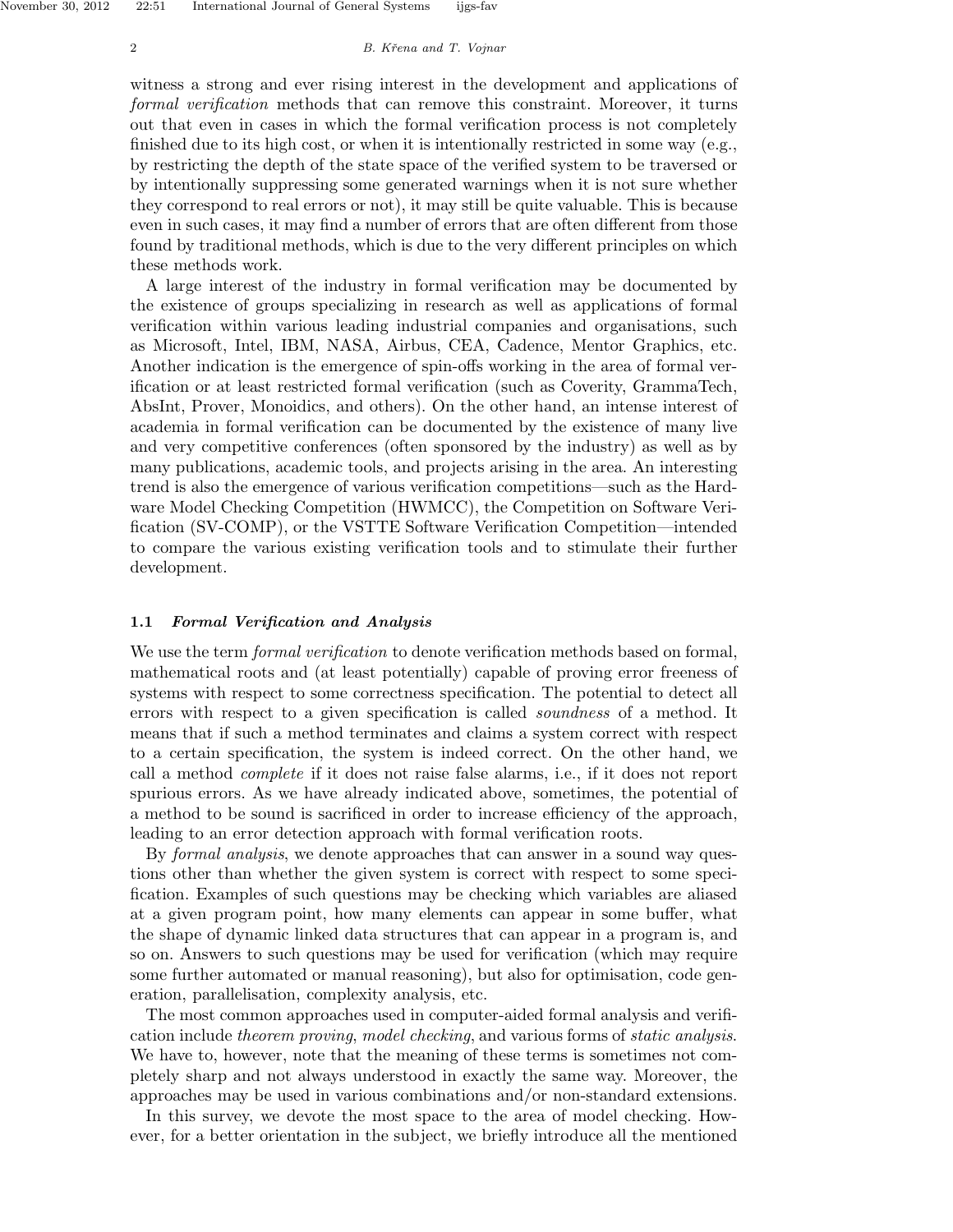approaches and characterise their relations. In the description, we stay on an informal level only, trying to grasp the intuition and main ideas behind the discussed approaches: their formal details can be found in the referenced works.

# 1.2 A Note on Testing and Dynamic Analysis

Despite this survey is focusing on formal verification, we note that many interesting advances are constantly happening in the area of traditional testing too. A lot of effort is, for instance, invested into testing of concurrent software that is very difficult due to many errors manifest only very rarely when the concurrently running processes or threads are scheduled in a very specific way. In order to increase chances to spot such errors, techniques like injection of noise into the scheduling of concurrent processes have been proposed and supported by tools such as IBM ConTest (Edelstein et al. 2002) or ANaConDA (Fiedor and Vojnar 2012). Further, there have been proposed various dynamic analyses that analyse the behaviour seen in a testing run (tracking, e.g., the order in which locks are taken or the way shared variables are protected when accessed). Consequences of the analysed behaviour can then be extrapolated leading to warnings about possible errors even when such an error is not witnessed in the given testing run. In particular, many dynamic analyses have been proposed for detection of data races and deadlocks including, e.g., the Eraser (Savage et al. 1997), GoldiLocks (Elmas et al. 2007), FastTrack (Flanagan and Freund 2009), or GoodLock (Havelund 2000) detectors. Other approaches to improve the quality of testing include combinations with various (restricted) formal verification techniques, which we will briefly tackle later on in this paper, or using advanced search-based techniques in order to generate test data or parameters (McMinn 2004, Hrubá et al. 2012).

A lot of effort has also been devoted into automation of debugging leading to techniques such as delta debugging (Zeller and Hildebrandt 2002). Delta debugging is in particular based on automatically pruning the set of possible circumstances leading to a failure until a minimal set remains. Finally, techniques of self-healing have also appeared that not only try to automatically detect an error, but also to prevent it from manifesting or at least to reduce its appearance—cf., e.g., (Nagpaly et al. 2007, Křena et al. 2007, Jin et al. 2011, Ratanaworabhan et al. 2011). These areas are, however, beyond the scope of this survey.

Plan of the Paper. The rest of the paper is structured as follows. Section 2 provides a brief overview of the fields of theorem proving, static analysis, and model checking. Section 3 provides a more detailed introduction to the approach of model checking. Section 4 discusses the main principles of various existing approaches to fighting the state explosion problem arising in model checking of finite-state systems. Finally, Section 5 discusses possibilities of applying model checking to infinite-state systems.

## 2. Common Approaches to Formal Analysis and Verification

In this section, we characterise the main approaches to formal analysis and verification, namely, theorem proving, static analysis (we will, in particular, mention data flow analysis, constraint-based analysis, type-based analysis, and abstract interpretation), and model checking.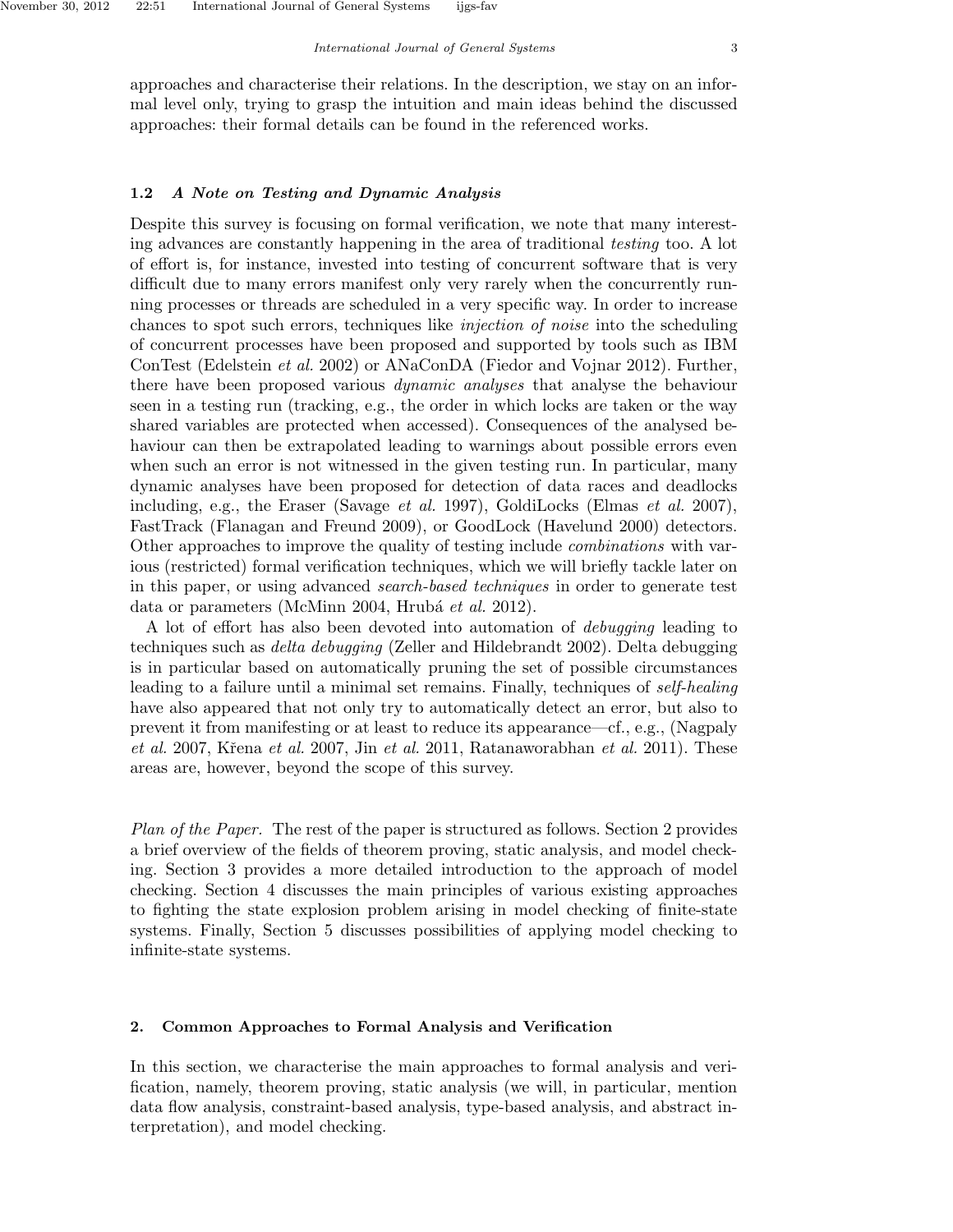## 2.1 Theorem Proving

Theorem proving—also called deductive verification—is usually a semi-automated approach using some inference system for deducing various theorems about the examined system from the facts known about the system and from general theorems of various logical theories. This approach is quite close to classical mathematical reasoning, but it is supported by computer-aided tools, the so-called theorem provers (or proof assistants), such as PVS (Owre et al. 2001), Isabelle (Nipkow  $et \ al.$  2005), ACL2 (Kaufmann  $et \ al.$  2000b,a), Coq (Bertot and Castéran 2004), and many others. These tools take care of remembering all of the so-far deduced facts and of correctly applying inference rules. The inference process is, however, usually guided by the user. The approach is very general but often very hard to use. The approach is sometimes also weak in generating counterexamples (diagnostic information) to correctness specifications in faulty systems—one may have troubles to distinguish whether the effort to prove some property is failing because there is an error in the system being examined, or because the user of the method is not bright enough to prove it correct.

On the other hand, there has also been a lot of progress in developing automated decision procedures (or satisfiability solvers) for different logics and logical theories. These solvers are used as a building block within various higher-level verification methods. Among the solvers, an important position belongs to the so-called SAT solvers, such as Glucose (Audemard and Simon 2009), deciding satisfiability of propositional formulae, and hence solving the classical Boolean satisfiability problem, i.e., the SAT problem. Another important category of the solvers is then the category of the so-called  $SMT$  solvers<sup>1</sup>, like Z3 (de Moura and Bjørner 2008), which support various first-order logical theories with equality (such as linear arithmetic, linear real arithmetic, uninterpreted functions, theory of arrays, etc.). Finally, one can also find solvers for various higher-order theories, such as the Presburger arithmetic, supported, e.g., by the Omega tool set (Kelly *et al.* 1996), or WSkS, i.e., the weak second order theory of k successors, supported by MONA (Klarlund and Møller 2001).

The Boolean satisfiability problem is traditionally considered computationally intractable due to the fact that it is an NP-complete problem. However, various heuristics, like the DPLL algorithm (Davis *et al.* 1962), which have been proposed in the past years, make SAT solving very efficient in many practical cases. The same holds for the various more complex logical theories mentioned above whose worst case complexity can be much worse than that of the SAT problem (e.g., it is non-elementary in the case of WSkS). Moreover, the efficiency of the solvers is being constantly improved. This process is greatly aided by regular competitions among the solvers such as the SAT competition and the SMT competition<sup>2</sup>.

Decision procedures can, for instance, be used as a support for different kinds of automated abstraction, such as the *predicate abstraction* (Graf and Saïdi 1997) used in model checking, which we will discuss later on. Another approach is to annotate the verified program by loop invariants, procedure pre- and post-conditions, and assertions to be checked, expressed in a suitable logic. This way the program is cut into loop-free code fragments that together with the conditions assumed to hold before and after these code fragments form (loop-free) *Hoare triples* (Hoare 1969). Provided that the effect of the loop-free code can be effectively expressed in

<sup>&</sup>lt;sup>1</sup>The abbreviation comes from the words "Satisfiability Modulo Theories".

<sup>2</sup>There, of course, exist many more SMT and SAT solvers than the two above mentioned ones. However, giving their overview is beyond the scope of this article. An interested reader is referred to the web pages of the SAT and SMT competitions for an overview of the currently existing solvers.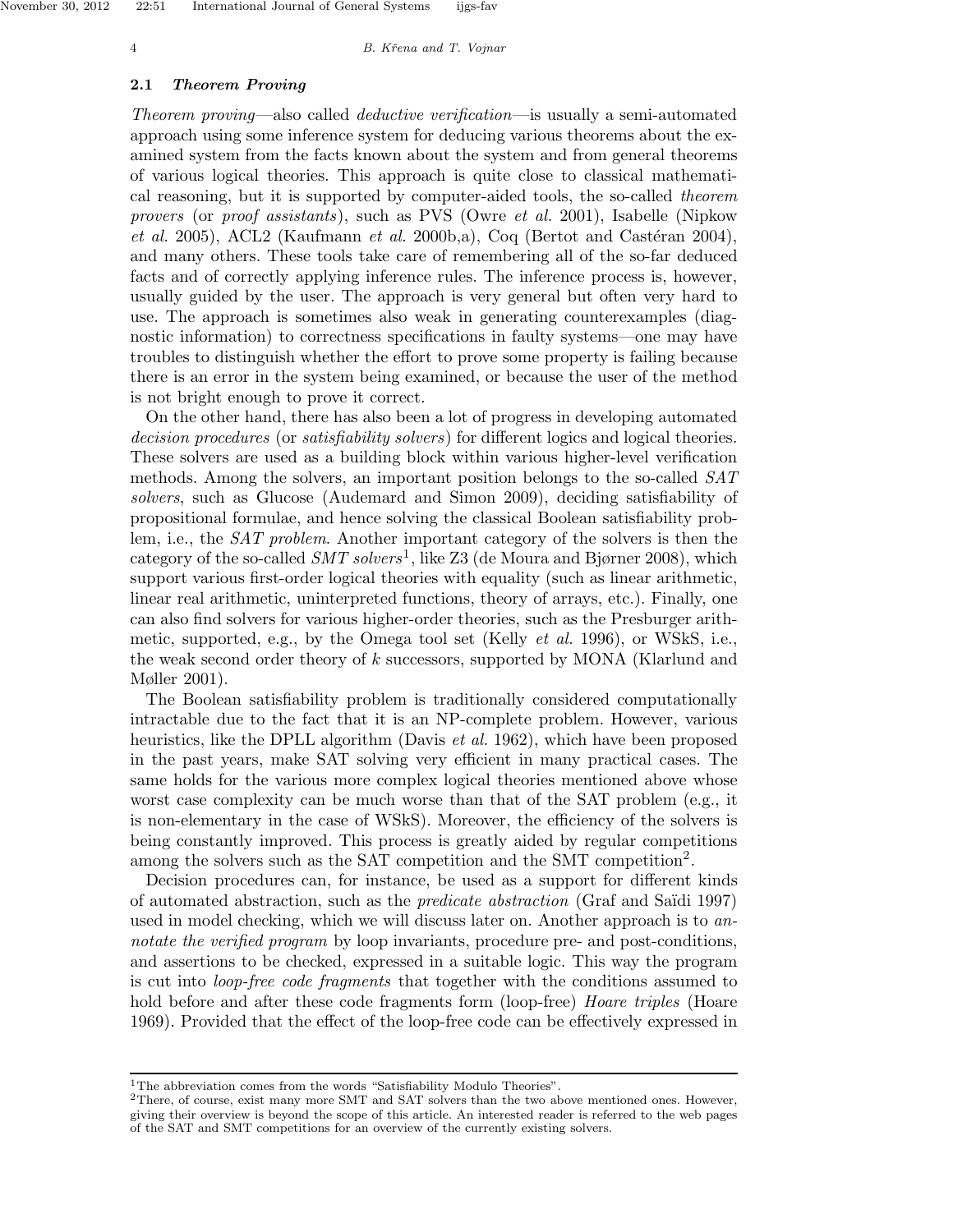the chosen logical fragment, the verification problem reduces as follows. First, the result of applying loop free code fragments on their pre-conditions can be automatically computed. Then, it is possible to automatically check whether the resulting formulae imply the post-conditions of the code fragments (such implications are called verification conditions).<sup>1</sup> This approach is used, e.g., in the VCC (Cohen et al. 2009) and ESC/Java2 (Cok and Kiniry 2005) tools. In order to reduce the burden of a user to provide the annotations manually, various heuristics for their discovery have been proposed—cf., e.g., the VS3 tool (Srivastava *et al.* 2009).

# 2.2 Static Analysis

Static analysis is usually characterised as analysis that collects some information about the behaviour of a system without actually executing it under its original semantics. Such a characterisation is, of course, rather broad, and it may be viewed to include even theorem proving or model checking (at least in some of its forms), which is, indeed, sometimes done by some authors. However, when setting these approaches apart (together with their various derivatives, such as model checking combined with predicate abstraction as discussed later on) and giving up attempts to cover all existing approaches, the perhaps most common approaches to static analysis include syntactic checks looking for various error patterns (as implemented, e.g., in the Lint tool already in the late  $70\text{'s}$ , data flow analysis, constraint-based analysis, type-based analysis, and abstract interpretation. In many cases, static analyses are not designed for checking correctness of programs but to be used within compiling, optimisation, code generation, etc. Static analyses are often highly specialised. On the other hand, they sometimes just collect some information about the system, and it is up to the user to exploit it for a given verification task.

Compared to model checking, static analyses have often—though not always the advantage of not needing any model of the environment in which the system should run and of being able to handle very big code bases (even tens of millions of lines of entire operating system kernels, such as Linux or Windows). The need to model the environment and usually also parts of the system being examined (which would otherwise be too big to be handled) may be quite expensive and may also hide some errors, which may be ruled out by the manual modelling (Engler and Musuvathi 2004). On the other hand, not tracking the (exact) values that particular system variables may get can lead to a vast number of false alarms raised by static analysis<sup>2</sup>. Moreover, some kinds of errors may be difficult or impossible to discover via certain static analyses. For instance, it may be difficult or impossible to identify all possible "syntactic patterns" that could lead to certain errors, and then the otherwise very efficient methods like those mentioned in (Engler and Musuvathi 2004) may be hard to use.

# 2.2.1 Data Flow Analysis

Given a pre-defined set of properties of program states, which are of interest for some particular reason and which can be denoted as the so-called data flow facts, a data flow analysis tracks how the data flow facts propagate in between of

 $^1$  Likewise, one can, of course, start from the post-condition and compute backwards.

<sup>2</sup>Sometimes, the tools developed in this area ignore much of the detected potential errors in order not to overwhelm the user. Then, however, the approach becomes unsound—though it may still be very valuable. For this price and due to using additional techniques to prune infeasible program paths based, e.g., on SAT/SMT solving, some of the current commercial static analysers, such as those mentioned in Section 2.2.1, can get down to low tens of per cents of false alarms.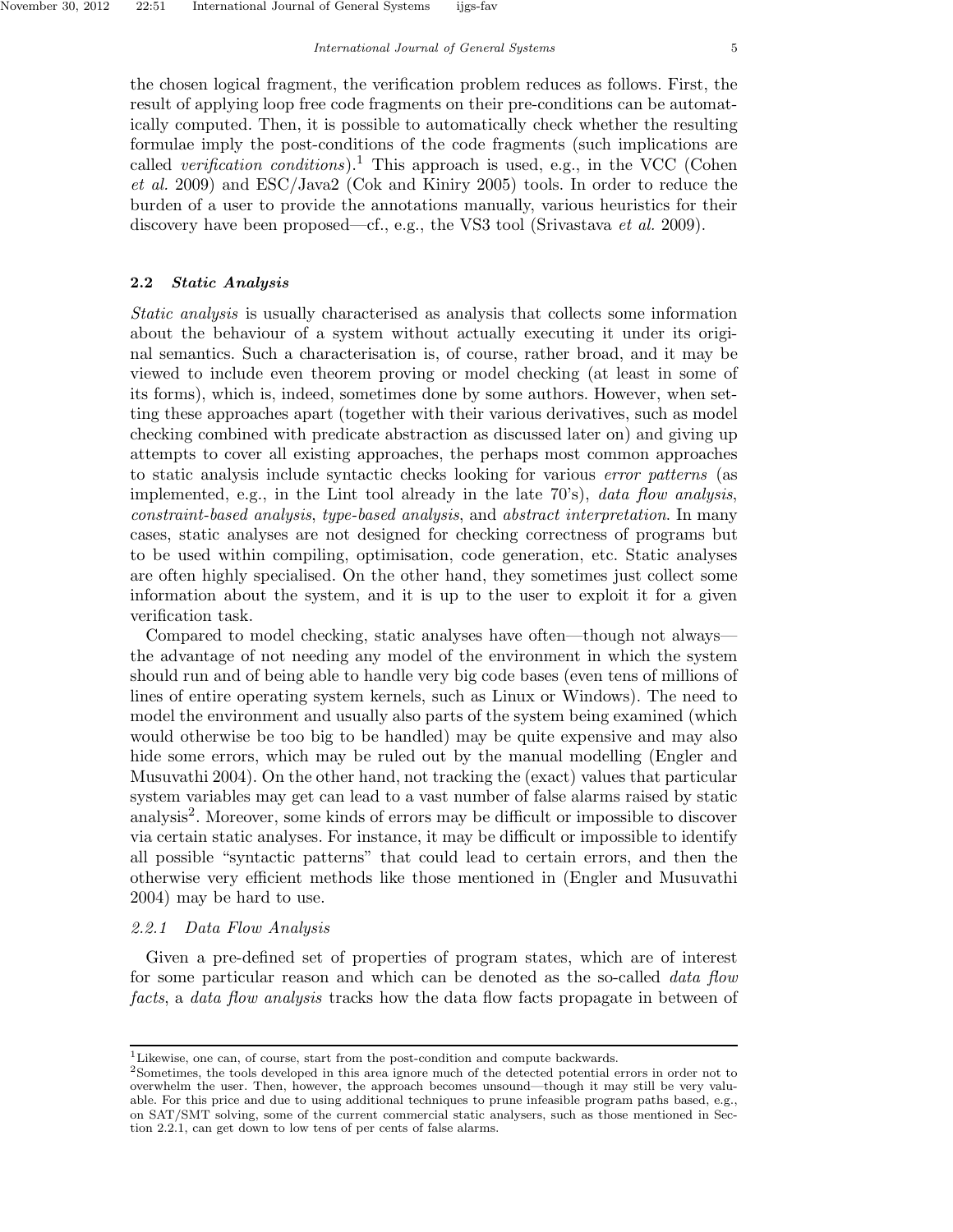neighbouring control points of the *control flow graph* (CFG) of a program<sup>1</sup>. The propagation of data flow facts is tracked in a way consistent with all feasible paths through the CFG but without directly executing the program. The most common approach to data flow analysis is the lattice-theoretic iterative data flow analysis pioneered in (Kildall 1973, Kam and Ullman 1976, 1977).

An iterative data flow analysis is typically built on a set of data flow facts that forms a *complete lattice*<sup>2</sup>. The *meet operation* is used to merge analysis results flowing to a certain control point through several different controls paths. The effect of program statements is modelled using monotone transfer functions defined on the carrier set of the analysis (that is why such analyses are also often called as monotone data flow analyses). The analysis is performed by iteratively evaluating the transfer functions and meet operations starting from some defined initial data flow fact. This fact is associated with either the entry or exit point of the analysed code depending on whether the code is analysed forward or backward<sup>3</sup>. The analysis stops when the data flow facts computed for particular control points stop changing. The monotonicity of transfer functions is needed together with a restriction to lattices with no infinite descending chains in order to guarantee termination of the analysis. In many cases, the data flow facts have the form of sets that are subsets of some universe of elementary data flow facts<sup>4</sup>. The transfer functions are then often defined using the so-called Gen and Kill sets that define which elementary data flow facts are killed and which generated (i.e., removed from or added to the input data flow fact, respectively) when executing a certain statement.

Data flow analysis can be performed in an *intra-procedural way*, i.e., within a single function, or in an inter-procedural way, i.e., across function boundaries (without in-lining functions into a single function). The latter can be implemented by using functional data flow facts or incrementally built function summaries. The summaries say that a certain data flow fact at the input leads to a certain data flow fact at the output (allowing one to avoid a repeated analysis of a function for the same arguments). Such analyses can then be further distinguished according to whether or not they track also the relevant context of calling a function with certain arguments.

Many specific data flow analyses have been defined to date, ranging from analyses computing information commonly used in optimising compilers (such as live variables, reaching definitions, available expressions, etc.) to analyses used for verification purposes. Data flow analysis is used in many currently leading commercial tools for static analysis (such as the static analyser of Coverity, CodeSonar from GrammaTech, or TruePath from Klocwork) as well as advanced open-source tools, such as FindBugs (Hovemeyer and Pugh 2004). In these tools, data flow analysis is either directly used to find bugs or to characterise properties of the functions into which the given code is structured before actually looking for occurrences of some bug patterns. Using the information obtained this way, the number of infeasible paths considered by the analysis may be significantly reduced, which may in turn significantly reduce the number of false alarms which would otherwise be reported.

<sup>1</sup> Informally, a control flow graph is a directed graph whose nodes represent basic blocks of the program, and edges express the transfer of control among them. A basic block is a maximal sequence of statements that is always entered via its first statement and always left via its last statement. Basic blocks are used to decrease the granularity of the code to be analysed.

<sup>2</sup>Sometimes, an equivalent notion of a complete meet semi-lattice is used.

<sup>3</sup>A generalisation of data flow analysis to bidirectional analysis has also been proposed (Khedker and Dhamdhere 1994).

<sup>4</sup>Data flow facts having the form of sets of elementary data flow facts, such as sets of live variables, available expressions, and the like, are often encoded in the form of bit-vectors having a Boolean entry for each elementary data flow fact, which encodes its membership in the data flow fact. Analyses using such data flow facts are usually called bit-vector analyses.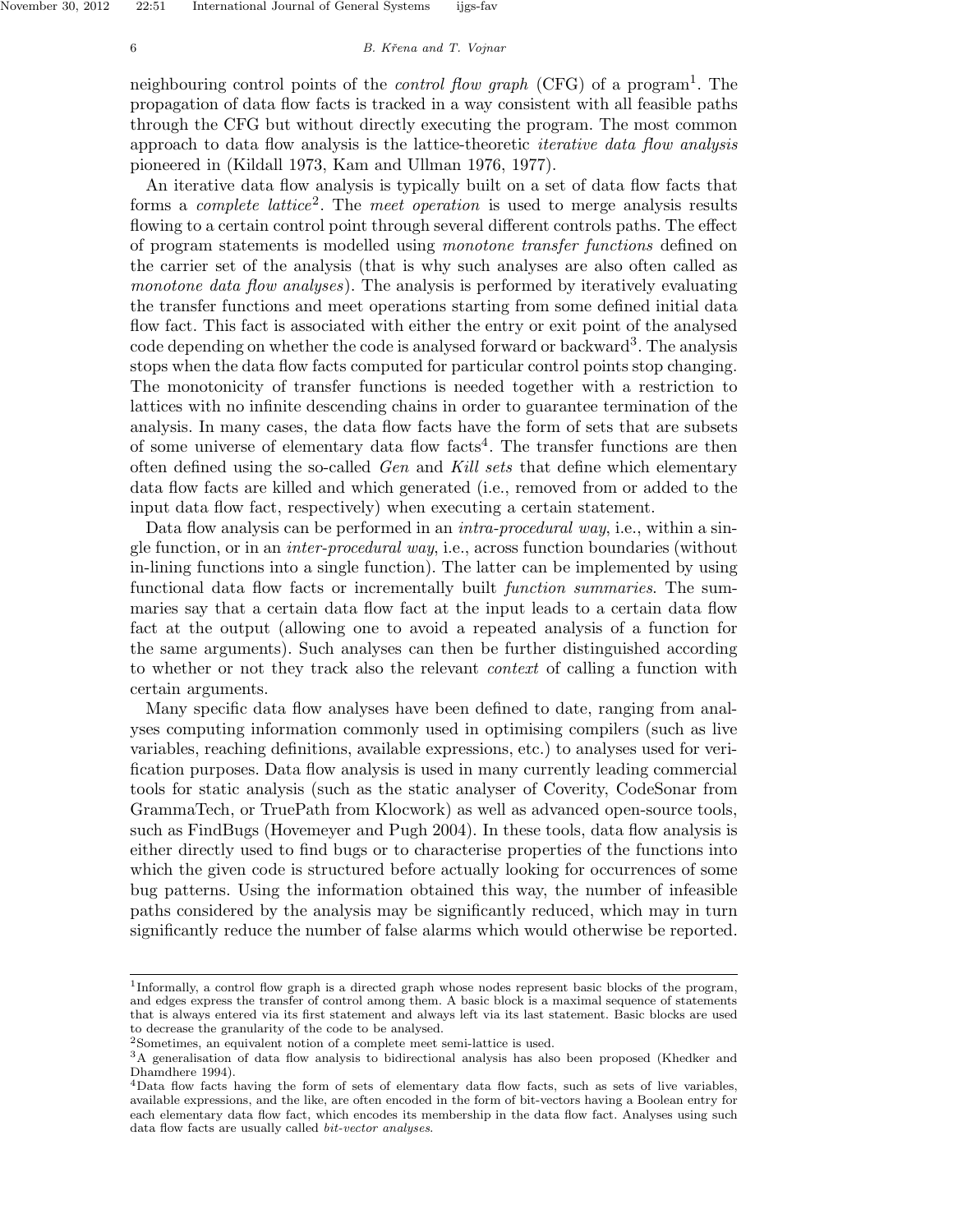#### International Journal of General Systems 7

A more exact description of the use of data flow analysis in leading commercial tools is, unfortunately, difficult due to their producers keeping all details of their tools secret. According to the limited information available, the use of data flow analysis and bug patterns is often combined, e.g., with further pruning of infeasible paths using various logical solvers to check satisfiability of the conditions that appear on the concerned program paths. Further, the tools also exploit statistical methods to distinguish common and less common coding styles used in a program in order to better identify suspicious parts of the code. The tools usually ship with a set of bug detectors (checkers) developed by the tool developers for discovering the most frequent kinds of bugs. Apart from that, it is often the case that the users are offered an interface that allows them to create custom data flow analyses based on the monotone framework (which requires them to specify the data flow facts, the transfer functions, the meet operator, etc.) and to use them in custom bug detectors.

## 2.2.2 Constraint-based Analysis

In constraint-based analysis, a set of constraints is derived from the analysed program such that when the constraints are solved, the solution provides the needed information about the program (Aiken 1999, Nielson et al. 2005, Sipma et al. 2006). Various kinds of constraints can be used such as conditional set constraints, linear arithmetic constraints, polynomial arithmetic constraints, etc.

Constraint-based analysis is more general than data flow analysis, at least when classical one-pass unidirectional data flow analysis with no unbounded auxiliary storage is used (Khedker and Dhamdhere 1994). Constraint-based analysis can provide all solutions to the given analysis problem (not just one), it naturally allows for a bi-directional flow of information, and it can work in a better way with infinite domains. Of course, solving the generated constraints needs not be easy, but one can leverage the constantly improving results of the constraint solving community.

Typical applications of constraint-based analysis include control flow analysis (i.e., analysis deriving the possible flow of control in programs written in languages where the control flow is not obvious, which is the case, e.g., in functional and object-oriented languages), points-to analysis, derivation of linear as well as nonlinear loop invariants, or derivation of ranking functions to be used for verification of program termination.

## 2.2.3 Type-based Analysis

Type-based analyses may be viewed to include any static analyses that make use of type information as a basis of the analysis or as a way how to make it more precise and/or more efficient. One of the most common approaches to typed-based analysis is the use of the so-called type and effect systems (Nielson and Nielson 1999, Palsberg 2001).

Type and effect systems extend the basic type systems of programming languages to take into account various semantic effects of the allowed programming constructions. One can, for instance, track how the memory is accessed (reading, writing, allocation, de-allocation), whether and how synchronisation is used (locking and unlocking of mutexes), whether and how various other resources are used (such as reading and writing of files), whether some exceptions can be generated, etc. Apart from the basic typing information and the effect information (essentially saying what is being done), the so-called region information is sometimes also tracked, giving information about which resource is affected (i.e., which file, memory location, lock, etc.). The regions have to be identified using static information only, hence they can be, e.g., associated with the program locations where some memory was allocated, a file opened, a lock created, etc.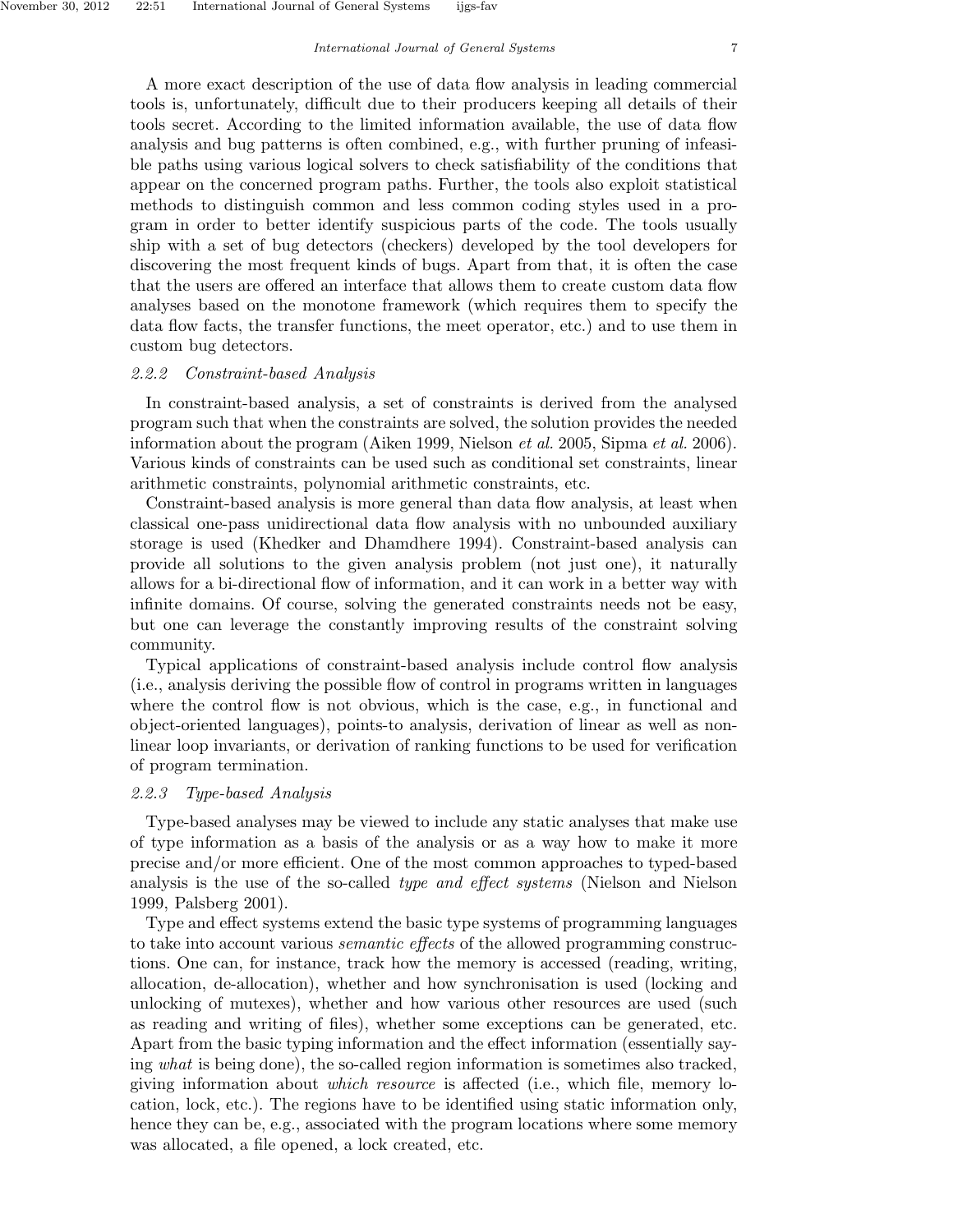Type and effect systems are typically specified in terms of rules similar to inference rules in logics. They can involve complex types and effects based on notions such as sub-typing/sub-effecting and polymorphism allowing quantification over type, effect, and region variables. For a new type and effect system, an appropriate inference algorithm has to be provided (and proved correct), possibly based on the algorithms already published in the literature. Alternatively, one can try to implement a desired type and effect system as an instantiation of a generic type and effect system and use its generic inference algorithm (Marino and Millstein 2009).

Many different applications of type and effect systems have been proposed, including side effect analysis, control flow analysis, binding type analysis (distinguishing data available at compile time and run time), security analyses (distinguishing secret and public information), callability analysis, strictness analysis of functions, and so on. The information obtained from type and effect systems can be used both for optimisation as well as verification (correctness of memory accesses, absence of data races, etc.).

### 2.2.4 Abstract Interpretation

Abstract interpretation (Cousot and Cousot 1977) is a theory of a sound approximation of the semantics of computer programs that, among other applications, allows for constructing static analyses sound by construction. Abstract interpretation consists in giving a class of programs a concrete and abstract semantics defined on suitable concrete and abstract lattice-based domains. These domains are usually linked by a pair of monotone functions—the so-called abstraction and concretisation, traditionally denoted  $\alpha$  and  $\gamma$ , respectively—that form a Galois connection<sup>1</sup>. Program statements are modelled as monotone functions, often called as concrete and abstract transformers, on the concrete and abstract domains, respectively. The abstraction is sound if the concretisation of the result of applying any abstract transformer on any abstract value gives a larger concrete value than the value that is obtained by first concretising the abstract value and then applying the corresponding concrete transformer<sup>2</sup>.

In a more general formulation of abstract interpretation (Cousot and Cousot 1992), the requirement of dealing with a Galois connection is lifted, and the analysis is defined in terms of a concretisation (or, dually, abstraction) function only. This, however, excludes the possibility of defining best abstract transformers, which can be defined when using Galois connections (by simply first concretising the input abstract value, then using the concrete transformer, and finally abstracting the result). Another consequence of using the more general setting is that there is no easy way of comparing the precision of abstractions.

In order to be able to use abstract interpretation for analysing programs, one further needs an operator for *accumulation* of abstract values computed for a single program point via multiple program paths. Moreover, since the abstract domain is often infinite, one needs the so-called *widening* operator  $\nabla$  that over-approximates the accumulation operator and that has the property that for any infinite sequence of abstract values  $x_0, x_1, ...,$  the sequence  $y_0, y_1, ...$  where  $y_0 = x_0$  and  $y_{i+1} = y_i \nabla x_{i+1}$  eventually stabilises. The analysis is then performed by iterating the abstract transformers over the control flow graph, using the accumulation operator at program points where several program paths meet, and applying the widening operator at loop junctions to make the analysis terminate. Sometimes, the so-called *narrowing* operator  $\Delta$  is also used after widening to refine its effect.

<sup>&</sup>lt;sup>1</sup>A Galois connection between two partially ordered sets  $(A, \leq_A)$  and  $(B, \leq_B)$  consists of two monotone functions  $f: A \to B$  and  $g: B \to A$  such that  $\forall a \in A \ \forall b \in B : f(a) \leq_B b \Longleftrightarrow a \leq_A g(b)$ .

<sup>&</sup>lt;sup>2</sup>This is, if  $(D_c, \leq_c)$  is a concrete domain,  $(D_a, \leq_a)$  an abstract domain,  $f_c : D_c \to D_c$  a concrete transformer, and  $f_a: D_a \to D_a$  an abstract transformer, then  $\forall x \in D_a: f_c(\gamma(x)) \leq_c \gamma(f_a(x))$ .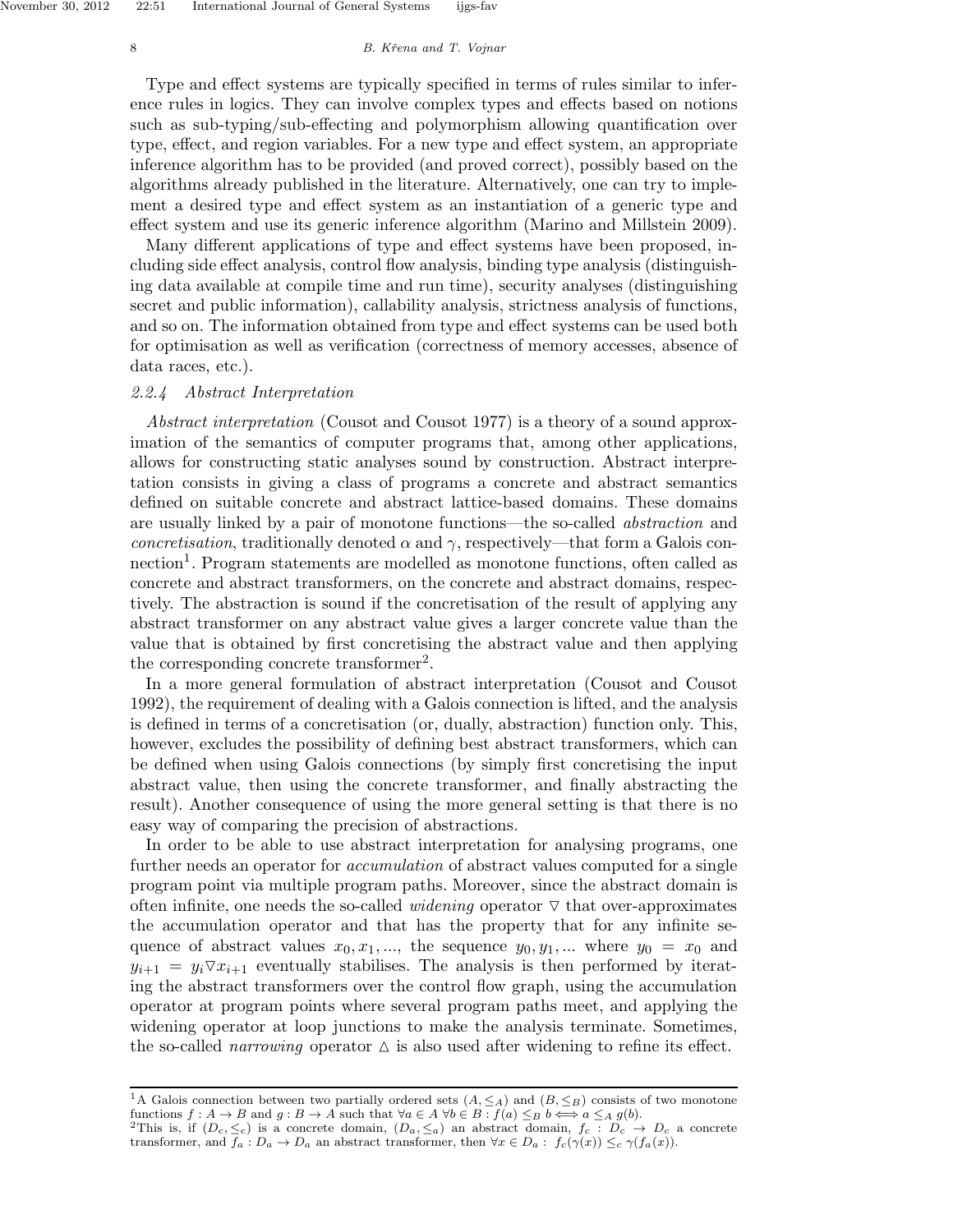The notion of abstract interpretation is quite flexible and can be instantiated in a number of ways significantly differing in their precision (basically ranging from the precision of simple, purely syntactic static analyses to full model checking). Abstract interpretation is also sometimes used as a formal framework in which abstractions to be used together with model checking are defined, as in the case of the so-called predicate abstraction (Graf and Saïdi 1997, Ball *et al.* 2001) that we will briefly discuss in Section 4.3. Abstract interpretation can, however, be used even for other purposes, such as program transformation, watermarking, information hiding, code obfuscation, and so on.

Many abstract domains suitable for practical program analysis have been defined to date and implemented in libraries such as Apron (Jeannet and Min 2009). The most domains have probably been defined for analysis of numerical programs, including domains such as intervals, octagons, or convex polyhedra. However, abstract domains suitable for many other purposes, e.g., analysis of heap, string, or array manipulation, have also been proposed. As examples of commercial tools based on abstract interpretation, one can mention tools from AbsInt including the worst-case execution time analyser aiT (Ferdinand *et al.* 2007) and the Astrée analyser checking for run-time errors in safety-critical embedded applications written or automatically generated in C (Cousot *et al.* 2005). Both of these tools have been applied, for instance, to analyse flight software of several Airbus aircraft. Another example is MathWorks with its PolySpace analyser (Deutsch 2003) aimed at runtime errors such as overflows, division by zero, or out-of-bounds array accesses in C, C++, as well as Ada.

## 2.3 Model Checking

Model checking (Clarke et al. 1999, Baier and Katoen 2008) is an approach of automated checking whether a system (or a model of a system) satisfies a certain correctness specification based on a systematic exploration of the state space of the system. The system or model to be verified can be described in a variety of different languages ranging from real-life hardware description languages (such as VHDL or Verilog), common programming languages (like C or Java), various kinds of Petri nets or process algebras to specialised modelling languages (such as the Promela language of the Spin model checker (Holzmann 1997)). The specification is typically written in some temporal logic like LTL (Pnueli 1977), CTL (Clarke and Emerson 1981), CTL<sup>\*</sup> (Emerson and Halpern 1986), or  $\mu$ -calculus (Kozen 1983), but some simpler specification means such as C-like assertions or end-state and progress labels known from Promela can also be used. Model checking has originally been proposed for verification of finite-state systems. Its roots can be traced back to the works (Clarke and Emerson 1981, Queille and Sifakis  $1982$ <sup> $1$ </sup>. Model checking can usually be fully automated and can generate error traces explaining why a certain property does not hold in a given system. We provide a more detailed description of the basic ideas behind CTL and LTL model checking in Section 3.

The main problem to cope with when model checking finite-state systems is the state space explosion problem, i.e., the need to cope with the exponential growth of the number of reachable states in the size of the examined systems. To cope with the state space explosion problem, many different heuristics have been proposed. We provide an overview of some of these techniques in Section 4.

<sup>&</sup>lt;sup>1</sup>E.M. Clarke, E.A. Emerson, and J. Sifakis were awarded the 2007 ACM Turing prize as a recognition of the impact of their work.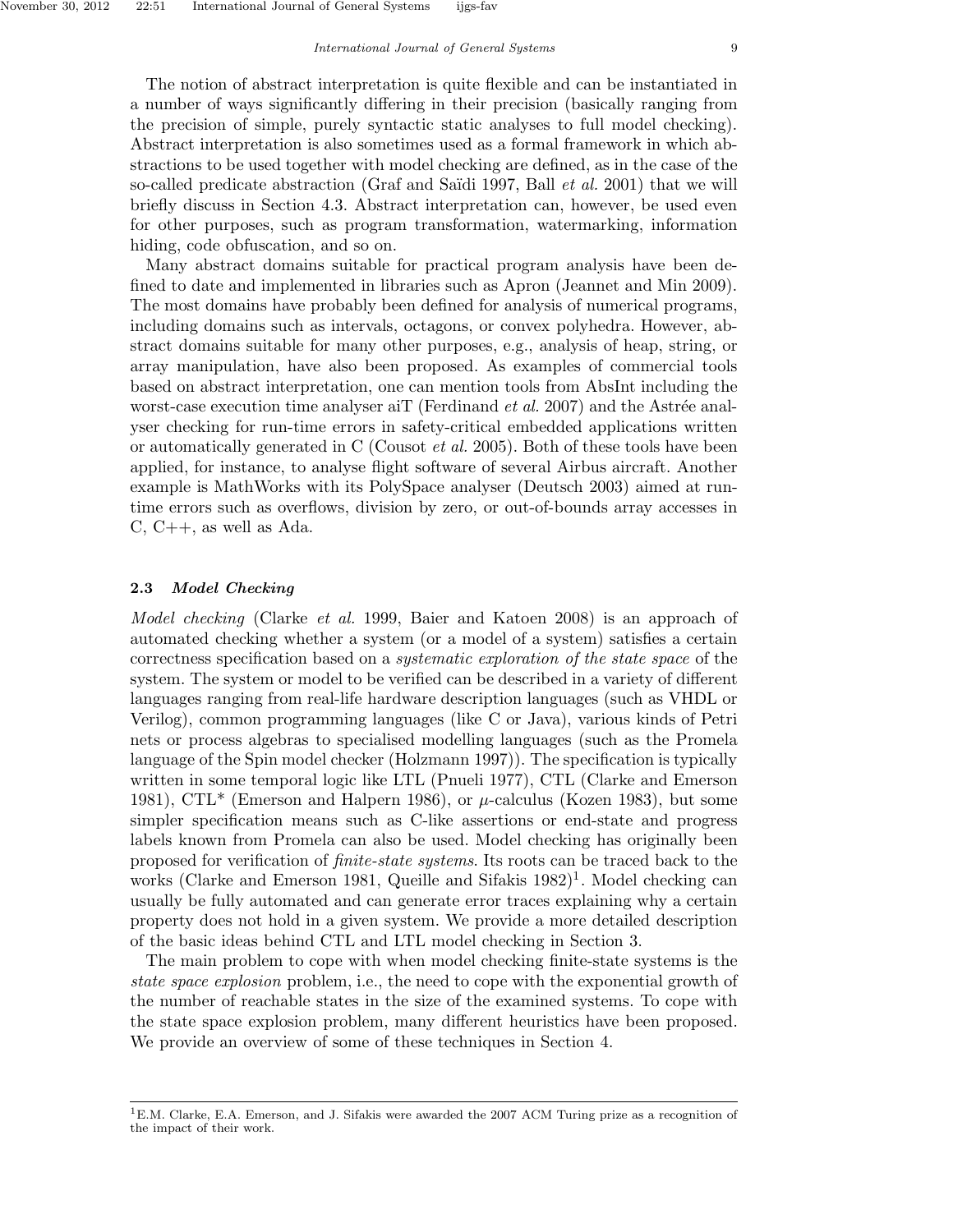An even more complicated situation arises when one wants to apply model checking to infinite-state systems (such as systems with unrestricted parameters and/or various unbounded data and control structures like communication queues, dynamic linked data structures, stacks, counters, and so on). Clearly, in this case, one cannot simply enumerate reachable states to verify a given system. Indeed, most interesting verification problems over infinite-state systems are undecidable. However, there have been proposed approaches for applying model checking even in this context, and we briefly discuss some of them in Section 5.

Yet another problem—which, however, may arise with some forms of static analysis too—is the need to model the environment of the system being verified. This modelling task is usually quite tedious and may hide some errors if the model of the environment ignores some behaviour that is possible in practice (on the other hand, if the model of the environment enables some behaviours that are not possible in reality, many false alarms may be obtained).

Model checking has found many successful applications, including commercial ones, especially in the area of hardware verification. However, it has been successfully applied in verification of concurrent and distributed systems (such as communication and synchronisation protocols or security protocols), software (e.g., device drivers), real-time systems, probabilistic systems, as well as other kinds of systems (e.g., UML models) too. Moreover, model checking has been applied not only to computer systems but also other kinds of systems such as models from the area of systems biology, work flow, etc.

Commercial hardware model checkers include RuleBase from IBM, Incisive Verifier from Cadence, Magellan from Synopsys, the JasperGold Formal Property Verification App from Jasper, or the Questa Formal Verification from Mentor Graphics<sup>1</sup> . A different approach is taken by companies such as the Oski company which does not sell its own tool, but rather offers RTL formal verification services, including development of abstractions of the verified designs needed to overcome the state explosion problem as well as computation of the achieved coverage of the behaviour of the verified system (Aggarwal et al. 2011). Freely available tools supporting hardware model checking include Cadence SMV (McMillan 2000), NuSMV (Cavada et al. 2010), Uclid (Seshia et al. 2003), or the model checking engines available within the ABC framework (Brayton and Mishchenko 2010).

Model checkers for *concurrent and distributed systems* include, e.g., Spin (Holzmann 1997) and DiViNe (Barnat et al. 2010b) using specialised input languages (Promela, DVE) for describing models of the verified systems. One of the most successful software model checkers is the Static Driver Verifier (Ball et al. 2004) from Microsoft that is successfully used for verifying selected critical properties of Windows drivers. Apart from it, there exist many more experimental academic software model checkers such as the Java PathFinder from NASA for model checking Java programs on the byte code level (Visser et al. 2003); Blast (Henzinger et al. 2003), CPAChecker (Beyer and Keremoglu 2011), SatAbs (Clarke et al. 2005), Wolverine (Kroening and Weissenbacher 2011) for model checking C programs using predicate abstraction (briefly discussed in Section 4.3); or bounded model checkers for the C language such as CBMC (Clarke et al. 2004a) or LLBMC (Merz et al. 2012). Finally, to give some representatives of tools for model checking of real-time and probabilistic systems too, we can mention Uppaal (Behrmann et al. 2004) and Prism (Kwiatkowska et al. 2011).

<sup>&</sup>lt;sup>1</sup>The producers often speak about formal verification instead of model checking. Moreover, instead of full model checking, they often successfully use bounded model checking that explores the state space up to some given depth only, which we will briefly discuss in Section 4.4. As for commercial static analysers, the details of the techniques used in the tools are usually unpublished.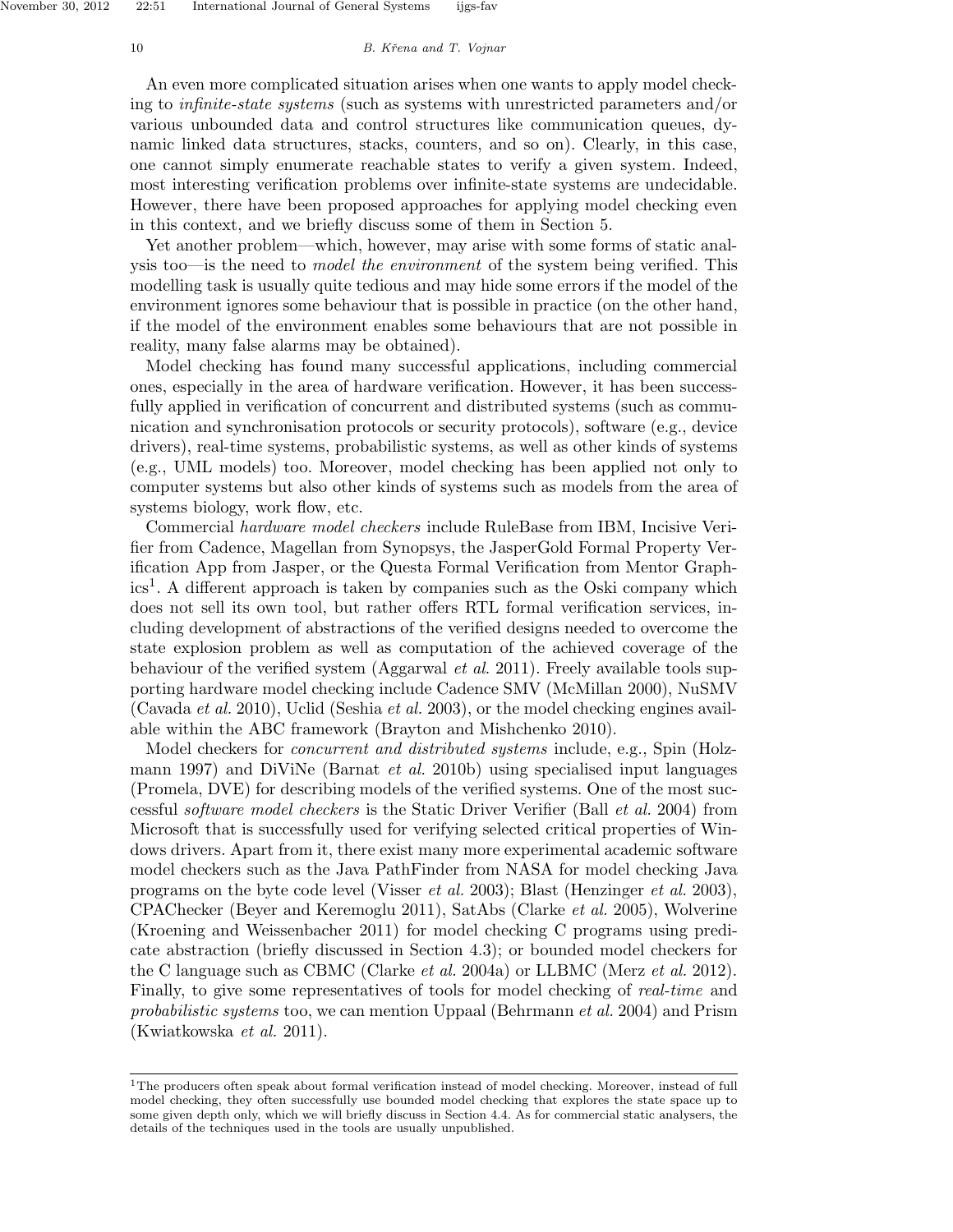### 3. Basics of CTL and LTL Model Checking

In the previous section, we have introduced model checking as an automated technique that verifies a system (or its model) against a property specified in some suitable way through a systematic exploration of the state space of the system (or its model). We have said that many different languages can be used for specifying the properties to be verified. We now concentrate on two of these languages that belong among the most often used, namely, the Linear Temporal Logic (Pnueli 1977), abbreviated as LTL, and the Computation Tree Logic (Clarke and Emerson 1981), abbreviated as CTL. We will briefly introduce both of these logics, and we will also mention the main ideas behind the classical LTL and CTL model checking algorithms.

LTL and CTL differ primarily in the underlying notion of time. LTL considers time to be *linear*, and it views the behaviour of a system as a set of linear executions. On the other hand, CTL considers time to be branching, and it views the behaviour of a system as a tree of gradually branching executions. Both of the logics, however, work with *logical time* only, which allows one to express requirements on the order in which certain states (events) should occur in the system, but unlike physical time, it does not allow one to measure how much time elapses between two states (events).

Safety, Liveness, and Fairness. Both LTL and CTL allow one to express various safety as well as liveness properties. Intuitively, safety properties state that nothing bad ever happens (and counterexamples to them are finite executions) whereas liveness properties state that something good eventually happens (and counterexamples to them are infinite or at least complete executions, i.e., executions that cannot be extended any more). Examples of safety properties can be the following: "A deadlock never happens." or "The length of a certain buffer never exceeds 5 elements.". Examples of liveness properties can be: "The program eventually terminates." or "Each incoming request is eventually handled by a server.".

In order to verify liveness properties, one usually has to provide some *fairness* assumptions limiting the non-determinism in the system to be verified in order to avoid artificial counterexamples that never happen in practice. This especially concerns the scheduling of concurrently running processes for which one typically wants to state, without having to precisely describe the scheduler used, that a process that is ready to run will not wait for ever.

Two most common notions of fairness are the so-called *weak* and *strong fairness*. Weak fairness assumes that an action that is eventually always enabled must always eventually be taken. Strong fairness assumes that an action that is always eventually enabled must always eventually be taken. The fairness requirements may be stated as a part of the formula to be verified provided that the logic used is powerful enough, which is the case of LTL but not CTL for the above mentioned notions of weak and strong fairness. Alternatively, the verification tool may provide a specialised means for stating whether and which notion of fairness should be used (possibly complemented with specially optimised algorithms for dealing with fairness assumptions).

Kripke Structures. In the section, we assume working with finite-state systems only. Such systems can be expressed or modelled in many different ways. For the purpose of explaining the semantics of LTL and CTL and for describing basics of their model checking algorithms, we will, however, work on the level of the so-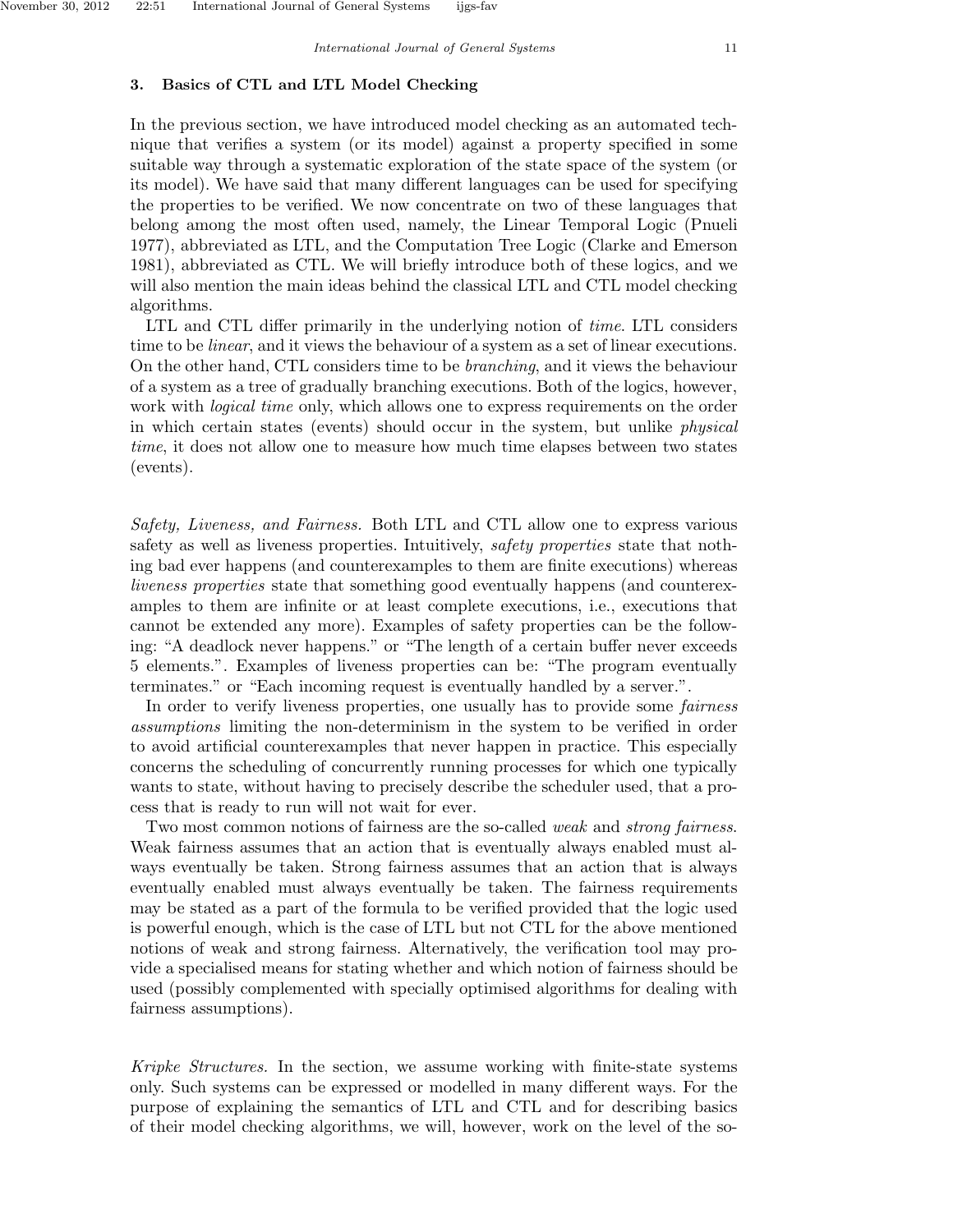called Kripke structures, which provide a uniform description of the state spaces of systems to be verified. Let  $AP$  be a finite non-empty set of atomic propositions. A (finite) Kripke structure is a 4-tuple  $M = (S, S_0, R, L)$  where S is a (finite) set of states,  $S_0 \subseteq S$  is a non-empty set of initial states,  $R \subseteq S \times S$  is a transition relation between the states, and  $L: S \to 2^{AP}$  is a labelling function mapping each state s  $\in$  S to the set of atomic propositions  $L(s) \subseteq AP$  that are true in s. The atomic propositions are observations about particular states of the system being verified (such as program locations, values of variables, etc.) that a property specification may refer to. For convenience, we assume the transition relation to be such that each state has some successor, i.e.,  $\forall s \in S \; \exists s' \in S : R(s, s')$ .

An execution path in a Kripke structure  $M = (S, S_0, R, L)$  is an infinite sequence of states  $\pi = s_0, s_1, \ldots$  such that  $s_i \in S$  and  $R(s_i, s_{i+1})$  for each  $i \geq 0$ . For each  $s \in S$ , we denote by  $\Pi(s)$  the set of all execution paths leading from s. For an execution path  $\pi = s_0, s_1, s_2, \ldots$  and  $i \geq 0$ , let  $\pi(i) = s_i$ . Finally, we define the suffix  $\pi^i$  of  $\pi$  starting from the state  $s_i$  to be the path  $\pi^i = s_i, s_{i+1}, s_{i+2}, \ldots$  for any  $i \geq 0$ .

## 3.1 Linear Temporal Logic (LTL)

Formulae of LTL (Pnueli 1977) are built from atomic propositions allowing one to refer to relevant aspects of the particular states of the system being verified<sup>1</sup>, Boolean constants and connectives (coming from and used in the same way as in propositional logic), and, most importantly, temporal operators that allow one to express logical timing requirements. In particular, LTL comes with five temporal operators<sup>2</sup> allowing one to reason about execution paths:

- (1) The "next time" operator, denoted **X** or  $\bigcap$ , can be used in a formula  $\mathbf{X} \varphi$ to stipulate that the property  $\varphi$  should hold for the given path starting from its second state.
- (2) The "finally" operator, sometimes also pronounced as "eventually" and denoted as **F** or  $\Diamond$ , can be used in a formula **F** $\varphi$  to state that  $\varphi$  should hold for the given path starting from some of its states.
- (3) The "globally" operator, sometimes also pronounced as "always" and denoted as **G** or  $\Box$ , can be used in a formula  $\mathbf{G} \varphi$  to state that  $\varphi$  should hold for the given path invariantly starting from any of its states.
- (4) The "until" operator, denoted U, can be used in a formula  $\varphi U \psi$  to state that  $\psi$  should eventually hold at the given path, and  $\varphi$  should hold until then.
- (5) The "release" operator, denoted **R**, can be used in a formula  $\varphi \mathbf{R} \psi$  to state that  $\psi$  should hold for all prefixes of the given path starting from states prior to which no state at which  $\varphi$  holds has appeared (with no requirement for such a state to appear).

Thus, given a finite non-empty set AP of atomic propositions, assuming  $p \in AP$ , and using ⊤ and ⊥ to denote true and false, respectively, LTL formulae can be generated by the following grammar:

$$
\varphi ::= \top \mid \bot \mid p \mid \neg \varphi \mid \varphi \vee \varphi \mid \varphi \wedge \varphi \mid \varphi \rightarrow \varphi \mid \varphi \leftrightarrow \varphi \mid \mathbf{X} \varphi \mid \mathbf{F} \varphi \mid \mathbf{G} \varphi \mid \varphi \mathbf{U} \varphi \mid \varphi \mathbf{R} \varphi
$$

<sup>&</sup>lt;sup>1</sup>There are, of course, works that concentrate on events instead of states or even both on states as well as events.

<sup>2</sup>Sometimes, more operators are defined, which can, however, be seen as syntactic sugar only. Moreover, as we shall see, three of the five classical operators have the form of syntactic sugar too.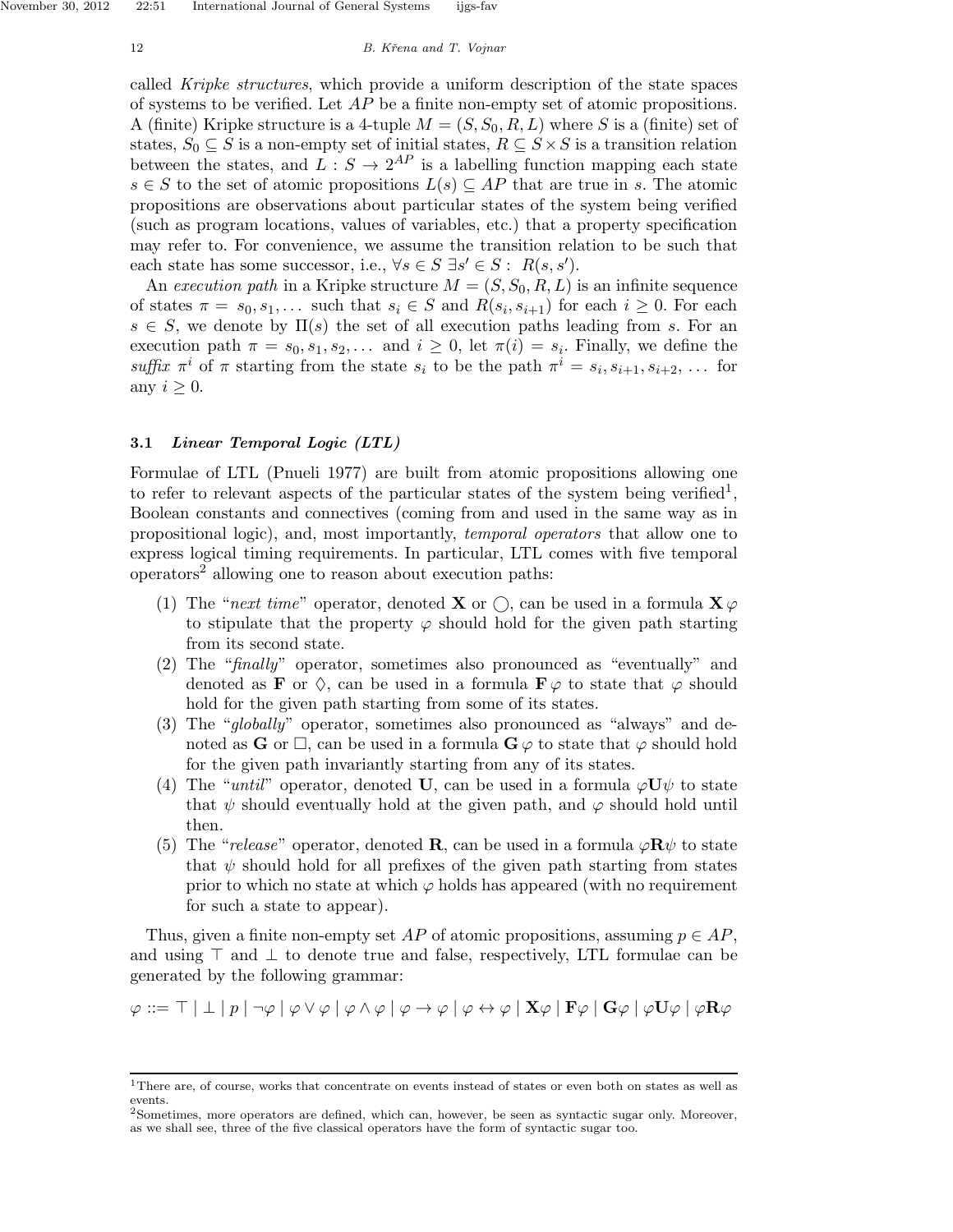We can now formalise the semantics of LTL formulae. Let  $M$  be a Kripke structure over a finite non-empty set of atomic propositions AP. The satisfaction relation  $\vdash$  between execution paths  $\pi = s_0, s_1, s_2, \ldots$  of M and LTL formulae is defined as follows (we skip the definition of the meaning of some of the propositional constants and connectives):

 $\pi \vDash p$  iff  $p \in L(s_0)$  $\pi \models \neg \varphi$  iff  $\pi \nvDash \varphi$  $\pi \vDash \varphi \lor \psi$  iff  $\pi \vDash \varphi$  or  $\pi \vDash \psi$  $\pi \vDash \mathbf{X} \varphi$ iff  $\pi^1 \models \varphi$  $\pi \vDash \mathbf{F}\,\varphi \quad\quad \textbf{iff} \quad \exists i \geq 0: \,\, \pi^i \vDash \varphi$  $\pi \vDash \mathbf{G\,} \varphi \quad \text{ iff } \quad \forall i \geq 0: \,\, \pi^i \vDash \varphi$  $\pi \vDash \varphi \mathbf{U} \psi \text{ iff } \exists i \geq 0 : (\pi^i \vDash \psi \ \wedge \ \forall 0 \leq j < i : \pi^j \vDash \varphi)$  $\pi \vDash \varphi\,\textbf{R}\, \psi \ \ \textbf{ iff } \ \ \ \forall i \geq 0: (\forall \, 0 \leq j < i : \pi^j \not \models \varphi) \Rightarrow \pi^i \models \psi$ 

Not all of the above introduced LTL operators are, however, needed to achieve the expressive power of LTL. In particular, the expressive power stays the same if one works with the atomic propositions, negation, disjunction, the next time operator, and the until operator only. All the rest can be obtained as syntactic sugar as follows (we again skip some of the propositional constants and connectives that can be expressed as usual):

$$
\begin{array}{rcl}\n\top & \equiv & p \lor \neg p \quad \text{for any } p \in AP \\
\varphi \land \psi & \equiv & \neg(\neg \varphi \lor \neg \psi) \\
\mathbf{F} \varphi & \equiv & \top \mathbf{U} \varphi \\
\mathbf{G} \varphi & \equiv & \neg \mathbf{F} \neg \varphi \\
\varphi \mathbf{R} \psi & \equiv & \neg(\neg \varphi \mathbf{U} \neg \psi)\n\end{array}
$$

So far, we have dealt with satisfaction of LTL formulae with respect to a single execution path only. A given LTL formula  $\varphi$  is defined to be satisfied by a Kripke structure  $M = (S, S_0, R, L)$  as a whole, denoted  $M \models \varphi$ , iff it is satisfied by each execution path starting from any of the initial states of M, i.e.,  $M \models \varphi$  iff  $\forall s_0 \in$  $S_0 \,\forall \pi \in \Pi(s_0): \pi \vDash \varphi^1$ .

### 3.2 Automata-Theoretic LTL Model Checking

One of the most common approaches to LTL model checking is the automatatheoretic approach (Vardi and Wolper 1986, Vardi 2007) whose basic idea we will now describe. Assume that we are given a Kripke structure M describing the state space of the system to be verified and an LTL formula  $\varphi$  describing a correctness requirement on the system. We need to check whether any execution path  $\pi$  starting from any initial state of M satisfies  $\varphi$ . To check this using the automata-theoretic framework, one can use *Büchi automata* and/or various other finite automata accepting *infinite words* as follows<sup>2</sup>.

First, one constructs a non-deterministic Büchi automaton  $A_{\neg\varphi}$  that accepts infinite words corresponding exactly to those execution paths that do *not* satisfy  $\varphi$ .

<sup>1</sup>This definition assumes an implicit universal quantifier over all execution paths starting from all initial states. Sometimes, a dual notion of existential LTL with an implicit existential quantifier over the execution paths starting from initial states is used too.

 $2A$  Büchi automaton is essentially a finite automaton that accepts infinite words by looping through an accepting state. For more information on Büchi automata and various other finite automata accepting infinite words, see, e.g., (Perrin and Pin 2003). In LTL model checking, automata on infinite words are needed to cope with liveness properties. For the case of safety properties, the verification can be simplified, but we prefer a uniform presentation here.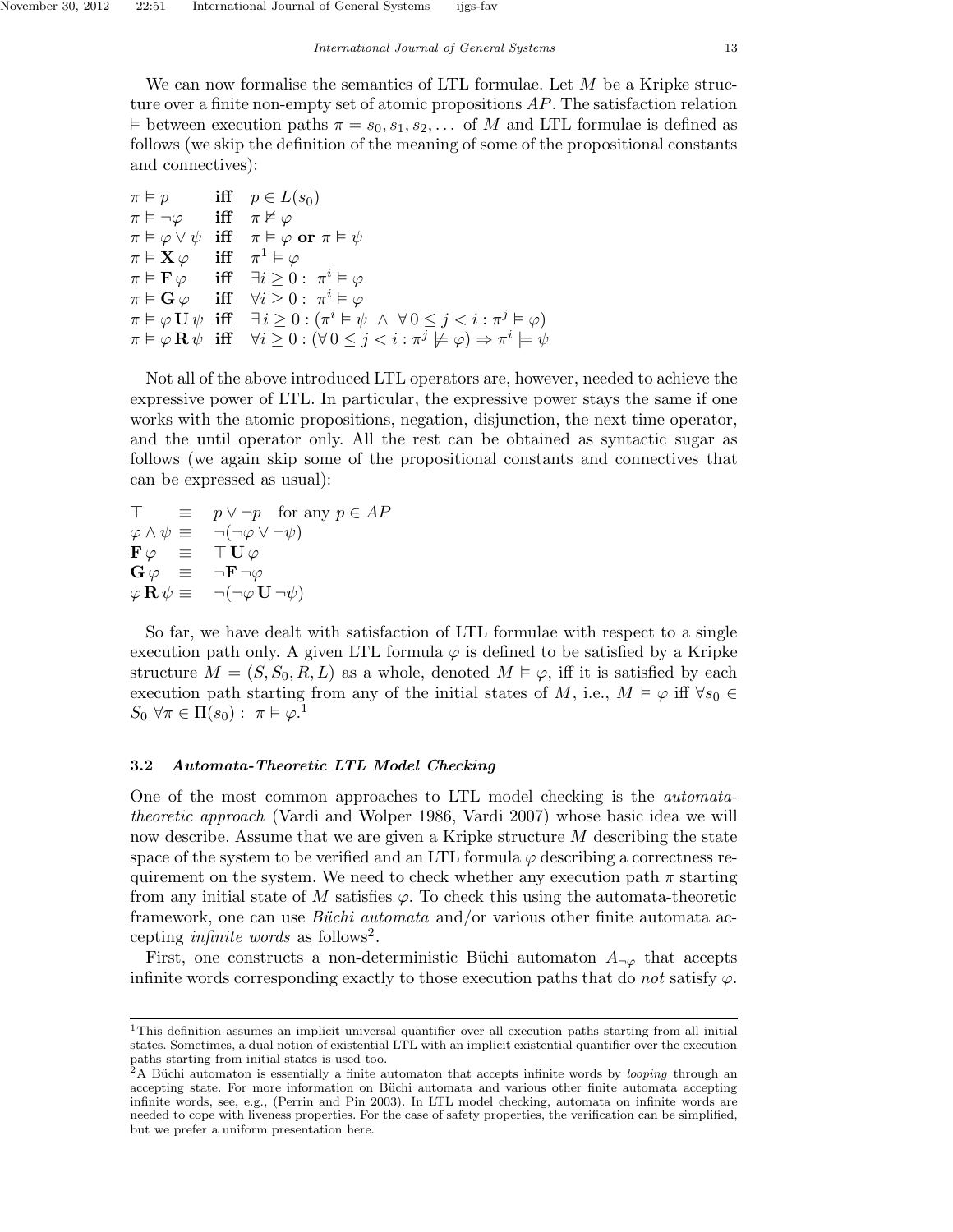Second, the Kripke structure is converted to a non-deterministic Büchi automaton  $A_M$  accepting infinite words corresponding exactly to all the execution paths of M. Third, the product automaton  $A_M \otimes A_{\neg \varphi}$ , which accepts the intersection of the languages of  $A_M$  and  $A_{\neg \varphi}$ , is constructed. Finally, emptiness of the language of  $A_M \otimes A_{\neg \varphi}$  is checked. If the language of the product automaton is empty, the system modelled by M satisfies  $\varphi$ . Otherwise, the language of the product automaton consists of words corresponding exactly to those executions of M that break the specification  $\varphi$ .

The translation from a Kripke structure to a non-deterministic Büchi automaton is easy. Essentially, the Kripke structure  $M$  is converted to a non-deterministic Büchi automaton  $A_M$  by using  $2^{AP}$  as the alphabet, adding a new initial state with outgoing transitions leading to all initial states of  $M$ , moving the labelling of the states of M to their incoming transitions, and making all states accepting. On the other hand, the construction of the non-deterministic Büchi automaton  $A_{\neg\varphi}$  is far beyond the scope of this article. We just note that its size may be exponential in the size of the formula: Indeed, LTL model checking is linear in the size of M but PSPACE-complete in the size of  $\varphi$ . However, various heuristics for keeping the size of  $A_{\neg\varphi}$  as small as possible have been proposed and implemented in freely available translators from LTL to Büchi automata, such as the LTL2BA tool implementing the translation proposed in (Gastin and Oddoux 2001). Note also that the nondeterministic Büchi automaton is constructed for the negation of  $\varphi$ . A construction of the automaton for  $\varphi$ , followed by complementing the automaton, is possible, but it is typically avoided since complementation of non-deterministic Büchi automata is quite complicated and costly.

Construction of the product Büchi automaton is easy—one just has to take care of the fact that the accepting states need not be reached at the same time when looping through  $A_M$  and  $A_{\neg \varphi}$ . It remains to discuss how the emptiness of the product Büchi automaton may be checked. This emptiness check amounts to checking that there is no reachable accepting loop in the automaton. For that purpose, one can use various versions of the Tarjan's algorithm for computing strongly connected components or the nested depth-first search (nested DFS), in which the outer DFS is used for finding accepting states while the inner DFS for checking whether a loop exists on the state identified by the outer loop (Holzmann et al. 1996, Gaiser and Schwoon 2009).

Finally, let us note that despite LTL model checking is linear in the size of the Kripke structure and exponential in the size of the formula being checked, it is usually the size of the Kripke structure that is problematic. This comes from that the formulae of interest are often very small, but the Kripke structures tend to be very large. Indeed, they represent the state space of the system being verified, which is often exponentially larger than the system itself. To cope with this situation, various heuristics are used.

First of all, one can use the so-called *on-the-fly model checking* (Holzmann 1996) in which the Kripke structure is not generated first and only then explored. Instead, the property Büchi automaton is composed with the Kripke structure during the generation of the latter. This has two advantages. First, one can stop the state space generation as soon as an error is found, possibly avoiding generation of many further states (which can be quite useful since erroneous systems tend to have more states due to they do not observe various invariants they should otherwise observe). Moreover, one can avoid generation of parts of the state space for which it is clear that they do not compose with the property automaton (and hence cannot lead to any error). The state space generation is thus property driven. Next, one can use various techniques to store and explore the generated state space efficiently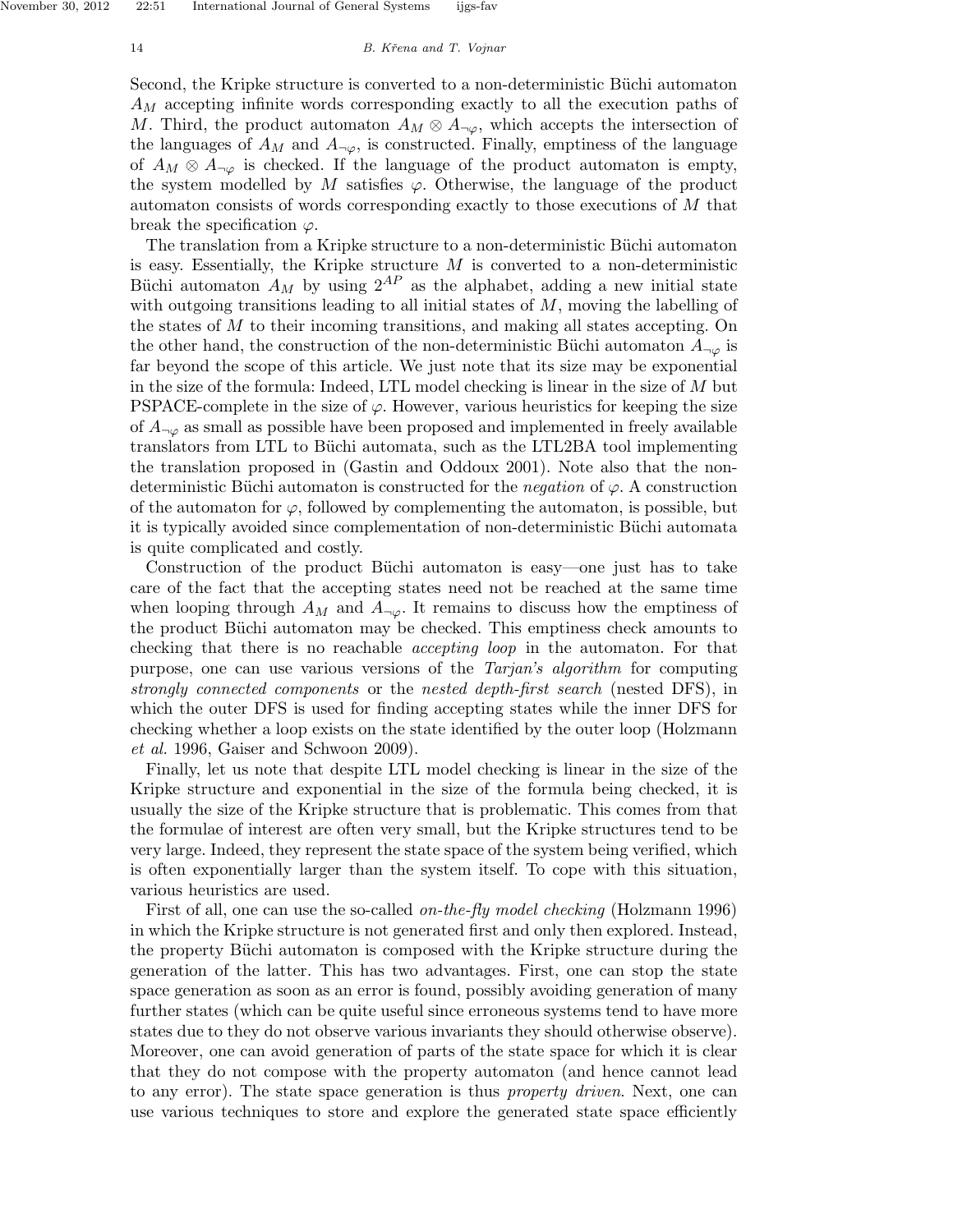as well as to reduce it by not exploring some of its states whose exploration can be seen redundant with respect to the property being checked and with respect to the other explored states. Many different heuristics have been proposed for this purpose, and we will briefly discuss some of them in Section 4.

# 3.3 Computation Tree Logic (CTL)

Formulae of CTL (Clarke and Emerson 1981) are built from atomic propositions, Boolean constants and connectives, temporal operators, and universal and existential path quantifiers  $\bf{A}$  and  $\bf{E}$ . Compared to LTL, the path quantifiers are added, which is consistent with CTL being a branching time logic. The use of the path quantifiers is, however, restricted in CTL in that the temporal operators and path quantifiers must regularly interleave, leading to ten non-propositional connectives:  $AX, EX, AF, EF, AG, EG, AU, EU, AR, and ER. Thus, provided that  $p \in AP$$ where  $AP$  is a finite non-empty set of atomic propositions, CTL formulae are generated by the following grammar, in which an infix notation is used for  $AU$ ,  $EU$ , AR, and ER:

```
\Phi ::= \top | \bot | p | \neg \Phi | \Phi \vee \Phi | \Phi \wedge \Phi | \Phi \rightarrow \Phi | \Phi \leftrightarrow \Phi | AX \Phi | EX \Phi | AF \Phi |\mathbf{E} \mathbf{F} \Phi \mid \mathbf{A} \mathbf{G} \Phi \mid \mathbf{E} \mathbf{G} \Phi \mid \mathbf{A} \left[ \Phi \mathbf{U} \Phi \right] \mid \mathbf{E} \left[ \Phi \mathbf{U} \Phi \right] \mid \mathbf{A} \left[ \Phi \mathbf{R} \Phi \right] \mid \mathbf{E} \left[ \Phi \mathbf{R} \Phi \right]
```
The satisfaction relation of CTL formulae is defined for each state of a Kripke structure, taking into account all execution paths that originate from that state. Let  $M = (S, S_0, R, L)$  be a Kripke structure over a non-empty finite set of atomic propositions AP. The satisfaction relation  $\models$  between states  $s \in S$  and CTL formulae is defined as follows (for brevity, we skip the definition of the meaning of some of the propositional constants and connectives):

| $s \models p$                                 | iff $p \in L(s)$                                                                                                                                                                             |
|-----------------------------------------------|----------------------------------------------------------------------------------------------------------------------------------------------------------------------------------------------|
| $s \vDash \neg \Phi$                          | iff $s \not\models \Phi$                                                                                                                                                                     |
| $s \vDash \Phi \vee \Psi$                     | iff $s \models \Phi$ or $s \models \Psi$                                                                                                                                                     |
| $s \vDash AX \Phi$                            | iff $\forall \pi \in \Pi(s) : \pi(1) \models \Phi$                                                                                                                                           |
| $s \vDash$ EX $\Phi$                          | iff $\exists \pi \in \Pi(s) : \pi(1) \models \Phi$                                                                                                                                           |
| $s \vDash AF\Phi$                             | iff $\forall \pi \in \Pi(s) \exists i \geq 0 : \pi(i) \models \Phi$                                                                                                                          |
| $s \vDash \mathbf{EF} \Phi$                   | iff $\exists \pi \in \Pi(s) \exists i \geq 0 : \pi(i) \models \Phi$                                                                                                                          |
| $s \vDash \mathbf{AG} \Phi$                   | iff $\forall \pi \in \Pi(s) \forall i \geq 0 : \pi(i) \models \Phi$                                                                                                                          |
| $s \vDash \mathbf{EG} \Phi$                   | iff $\exists \pi \in \Pi(s) \forall i \geq 0 : \pi(i) \models \Phi$                                                                                                                          |
|                                               | $s \models A [\Phi \cup \Psi]$ iff $\forall \pi \in \Pi(s) \exists i \geq 0 : (\pi(i) \models \Psi \land \forall 0 \leq j < i : \pi(j) \models \Phi)$                                        |
| $s \models \mathbf{E} [\Phi \mathbf{U} \Psi]$ | iff $\exists \pi \in \Pi(s) \exists i \geq 0 : (\pi(i) \models \Psi \land \forall 0 \leq j < i : \pi(j) \models \Phi)$                                                                       |
| $s \models A [\Phi R \Psi]$                   | iff $\forall \pi \in \Pi(s) : \forall i \geq 0 : (\forall 0 \leq j < i : \pi(j) \not\models \Phi) \rightarrow \pi(i) \models \Psi$                                                           |
|                                               | $s \vDash \mathbf{E} \left[ \Phi \mathbf{R} \Psi \right]$ iff $\exists \pi \in \Pi(s) : \forall i \geq 0 : (\forall 0 \leq j < i : \pi(j) \not\models \Phi) \rightarrow \pi(i) \models \Psi$ |

As in the case of LTL, the above introduced set of connectives is not minimal. In particular, to preserve the expressive power of CTL, it is enough to use atomic propositions, negation, disjunction, and the following three non-propositional connectives: **EX, EG**, and **EU**. The meaning of the other non-propositional connectives can be obtained as follows:

| $AX \Phi$                       | $\equiv -EX - \Phi$                                                                                                                                                                                   |
|---------------------------------|-------------------------------------------------------------------------------------------------------------------------------------------------------------------------------------------------------|
| $\mathbf{E} \mathbf{F} \, \Phi$ | $\equiv$ <b>E</b> $\lceil \top \mathbf{U} \Phi \rceil$                                                                                                                                                |
| $AG\Phi$                        | $\equiv \quad \neg \mathbf{E} \mathbf{F} \, \neg \Phi$                                                                                                                                                |
| ${\bf AF}\,\Phi$                | $\equiv \quad \neg \mathbf{E} \mathbf{G} \neg \Phi$                                                                                                                                                   |
|                                 | $\mathbf{A} \begin{bmatrix} \Phi \mathbf{U} \Psi \end{bmatrix} \equiv \neg(\mathbf{E} \begin{bmatrix} \neg \Psi \mathbf{U} \neg (\Phi \vee \Psi) \end{bmatrix} \vee \mathbf{E} \mathbf{G} \neg \Psi)$ |
|                                 | $\mathbf{A} \begin{bmatrix} \Phi \mathbf{R} \Psi \end{bmatrix} = -\mathbf{E} \begin{bmatrix} -\Phi \mathbf{U} - \Psi \end{bmatrix}$                                                                   |
|                                 | $\mathbf{E} [\Phi \mathbf{R} \Psi] \equiv \neg \mathbf{A} [\neg \Phi \mathbf{U} \neg \Psi]$                                                                                                           |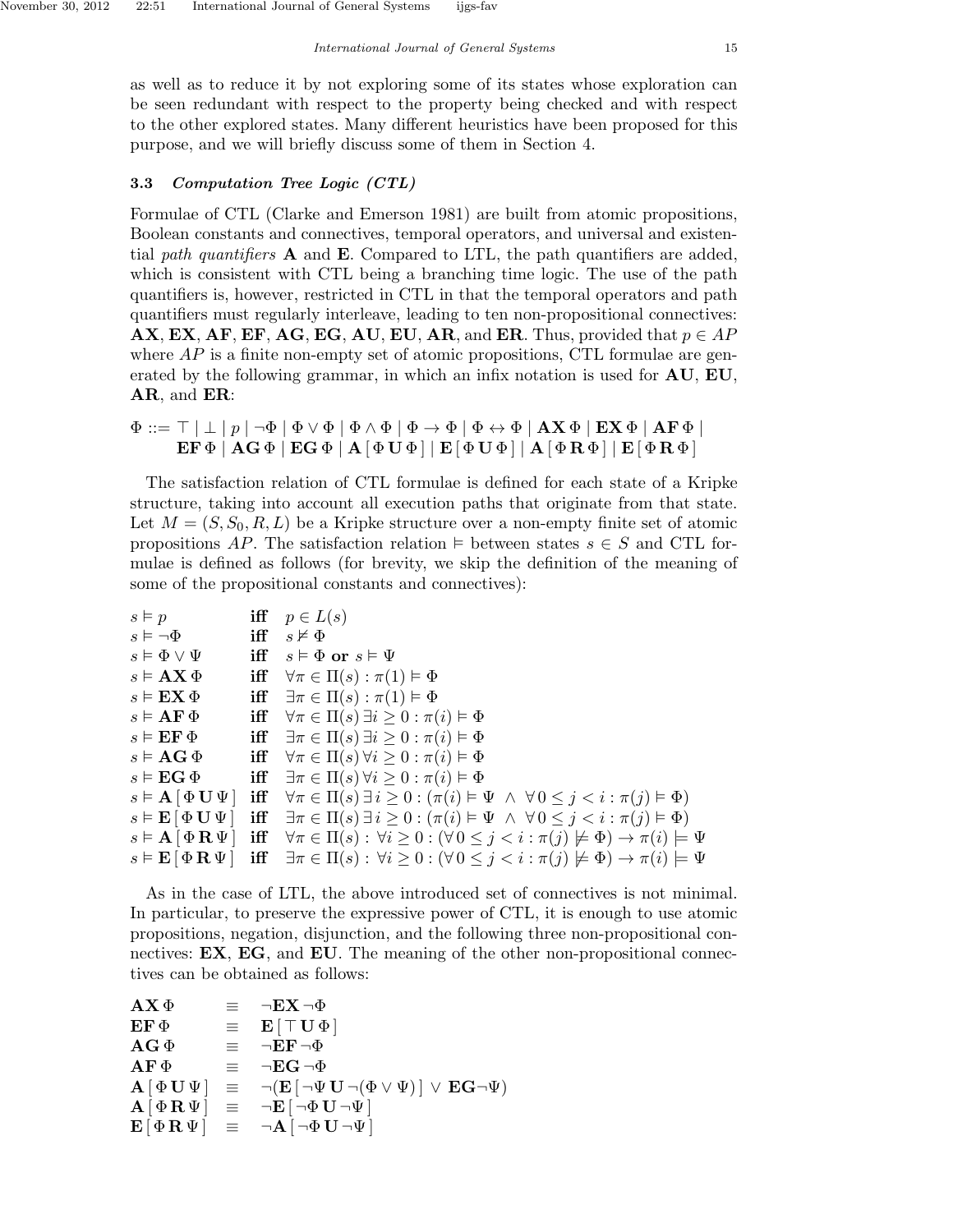For a given Kripke structure M and a CTL formula  $\Phi$ , we can now define the socalled *satisfaction set*  $Sat(\Phi) = \{s \in S \mid s \models \Phi\}$ , i.e., the set of all the states of M that satisfy  $\Phi$ . Then, we say that M satisfies  $\Phi$ , denoted  $M \vDash \Phi$ , iff  $S_0 \subseteq Sat(\Phi)$ , i.e., all initial states of M satisfy  $\Phi$ .

# 3.4 Explicit-State CTL Model Checking

Let  $M = (S, S_0, R, L)$  be a Kripke structure over a non-empty finite set of atomic propositions  $AP$ , and let  $\Phi$  be a CTL formula over  $AP$ . The basic algorithm of CTL model checking (i.e., checking whether  $M \models \Phi$  holds) is rather straightforward. It consists in computing the satisfaction sets for all sub-formulae of  $\Phi$ , followed by checking that the set  $S_0$  of initial states of M is included in  $Sat(\Phi)$ . In particular, the algorithm starts by computing the satisfaction sets for the atomic propositions that appear in  $\Phi$  and then proceeds in a bottom-up fashion through the structure of Φ, using the following rules (we provide the rules for the minimum needed set of CTL operators only):

- $Sat(p) = \{s \in S \mid p \in L(s)\}\$ for any  $p \in AP$ ,
- $Sat(\neg \Phi) = S \setminus Sat(\Phi)$ ,
- $Sat(\Phi \vee \Psi) = Sat(\Phi) \cup Sat(\Psi),$
- $Sat(EX \Phi) = \{ s \in S \mid \exists s' \in Sat(\Phi) : R(s, s') \},\$
- $Sat(\mathbf{E} \vert \Phi \mathbf{U} \Psi)$  is the smallest set  $T \subseteq S$  such that (1)  $Sat(\Psi) \subseteq T$  and
- $(2)$   $(s \in Sat(\Phi) \land \exists s' \in T : R(s, s')) \rightarrow s \in T,$
- $Sat(EG \Phi)$  is the largest set  $T \subseteq S$  such that (1)  $T \subseteq Sat(\Phi)$  and
	- (2)  $s \in T \rightarrow \exists s' \in T : R(s, s').$

Most of the above rules are rather straightforward: Atomic propositions hold in the states that are labelled by them, negation corresponds to complementing the satisfaction set, disjunction to taking the union, and  $\mathbf{EX} \Phi$  to going one step back from the states satisfying  $\Phi$ . The rules for handling **EU** and **EG** are a bit more involved, but not too much.

Indeed,  $Sat(\mathbf{E} \vert \Phi \mathbf{U} \Psi)$  can be obtained by computing the smallest fixpoint of the equation  $T = Sat(\Psi) \cup \{s \in Sat(\Phi) | \exists s' \in T : R(s, s')\},\$  which can be obtained by letting  $T := Sat(\Psi)$  and then iterating the transformation  $T := T \cup \{s \in$  $Sat(\Phi)$   $\exists s' \in T : R(s, s')$  until T stops changing. The final value of T then gives the desired satisfaction set.<sup>1</sup> Intuitively, this means that one starts from the states satisfying  $\Psi$  and then proceeds backwards through M while passing through states satisfying  $\Phi$  only.

Similarly,  $Sat(\mathbf{EG}\Phi)$  can also be obtained quite easily as the greatest fixpoint of the equation  $T = \{ s \in Sat(\Phi) | \exists s' \in T : R(s, s') \},$  which can be obtained by letting  $T := Sat(\Phi)$  and then iterating the transformation  $T := \{ s \in T \mid \exists s' \in T : s s \in T \}$  $R(s, s')$  until the set T stops changing. The final value of T then gives the desired satisfaction set.<sup>2</sup>

Moreover, for computing  $Sat(\mathbf{EG}\Phi)$ , one can also build on the notion of nontrivial strongly connected components (containing more than one state or at least one state with a self-loop). In particular,  $Sat(EG\Phi)$  can then be computed by restricting M to its sub-structure consisting of states in  $Sat(\Phi)$  only, applying the

<sup>&</sup>lt;sup>1</sup>This computation is, in fact, based on the expansion law  $\mathbf{E}[\Phi \mathbf{U}\Psi] \equiv \Psi \vee (\Phi \wedge \mathbf{EX} \mathbf{E}[\Phi \mathbf{U}\Psi]).$ 

<sup>&</sup>lt;sup>2</sup>This computation is based on the expansion law  $\mathbf{EG} \Phi \equiv \Phi \wedge \mathbf{EX} \mathbf{EG} \Phi$ .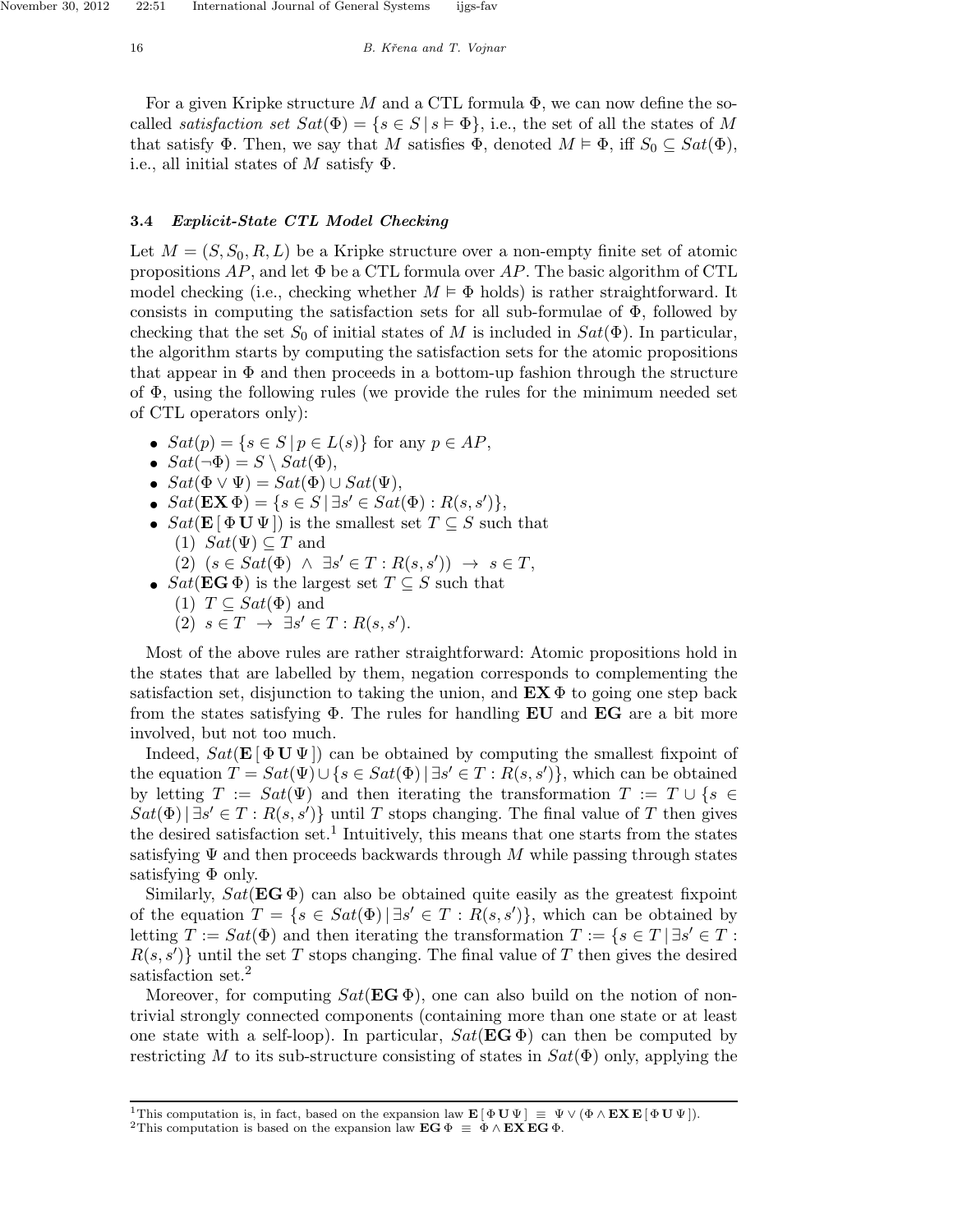Tarjan's algorithm to compute non-trivial strongly-connected components of the sub-structure, using states of these components as the initial approximation of the sought satisfaction set, and then extending them by all the states that can be reached from them by going backwards through the sub-structure.

Clearly, the time complexity of the above described approach to CTL model checking is  $\mathcal{O}((|S|+|R|)\cdot |\Phi|)$ . However, since the state spaces of practical systems tend to be extremely large, one still has to fight with the state space explosion problem here too, using some of the heuristics for efficient state space generation and storage or state space reduction briefly discussed in Section 4.

### 3.5 Expressiveness of LTL and CTL

Although many relevant properties of systems to be verified can be specified both in LTL and CTL, the expressive power of these logics is, in fact, incomparable. Some properties expressible in LTL (e.g.,  $\mathbf{FG} p$ ) cannot be expressed in CTL while some properties expressible in CTL (e.g.,  $\overrightarrow{A}$  **GEF** p) cannot be expressed in LTL. The  $CTL^*$  logic proposed in (Emerson and Halpern 1986) combines features of both LTL and CTL and is more expressive than any of them. The syntax of  $\text{CTL}^*$  is easy to obtain from that of CTL by lifting the restriction on the regular interleaving of path quantifiers and temporal connectives. A commonly used temporal logic that is even more expressive than CTL<sup>\*</sup> is then the *modal*  $\mu$ *-calculus* (Kozen 1983), which is based on allowing one to explicitly use least/greatest fixpoint operators on sets of states (thus essentially allowing one to define new specialised modalities).

## 4. State Space Explosion in Model Checking

As we have already mentioned above, the *state space explosion problem*, which is one of the main problems to face in model checking, means the need to deal with an exponential growth of the number of reachable states in the size of the examined systems. The state explosion stems from a huge number of possible interleavings of concurrently running processes (a system with  $n$  processes, each having  $k$  states, may have up to  $k^n$  reachable states) and/or from a huge number of possible data values that may be handled by the system to be verified (indeed, a single 32-bitwide integer variable can have  $2^{32}$  possible values, n of such variables then  $2^{32}$ . possible values). To cope with the state space explosion problem, many different heuristics have been proposed (Valmari 1998, Clarke *et al.* 1999, Baier and Katoen 2008). We briefly overview some of the most important of them below.

### 4.1 Compact State Space Storage

The first possible approach to cope with the state space explosion problem is to store state spaces as *compactly* as possible. One way to achieve compactness is to store state spaces in a *hierarchical way*. This approach can be used in the quite frequent case when the particular states have some internal hierarchical structure. For instance, it may be the case that a state of a system consists of states of various processes existing in that state. The states of processes may in turn consist of states of threads running within these processes. Then, a lot of space is waisted when an entire new state vector is created whenever the state of a single thread changes. Instead, one can store state vectors as vectors of pointers to states of processes, which, similarly, can have the form of vectors of pointers to states of threads. Now, when the state of a single thread changes, one has to only create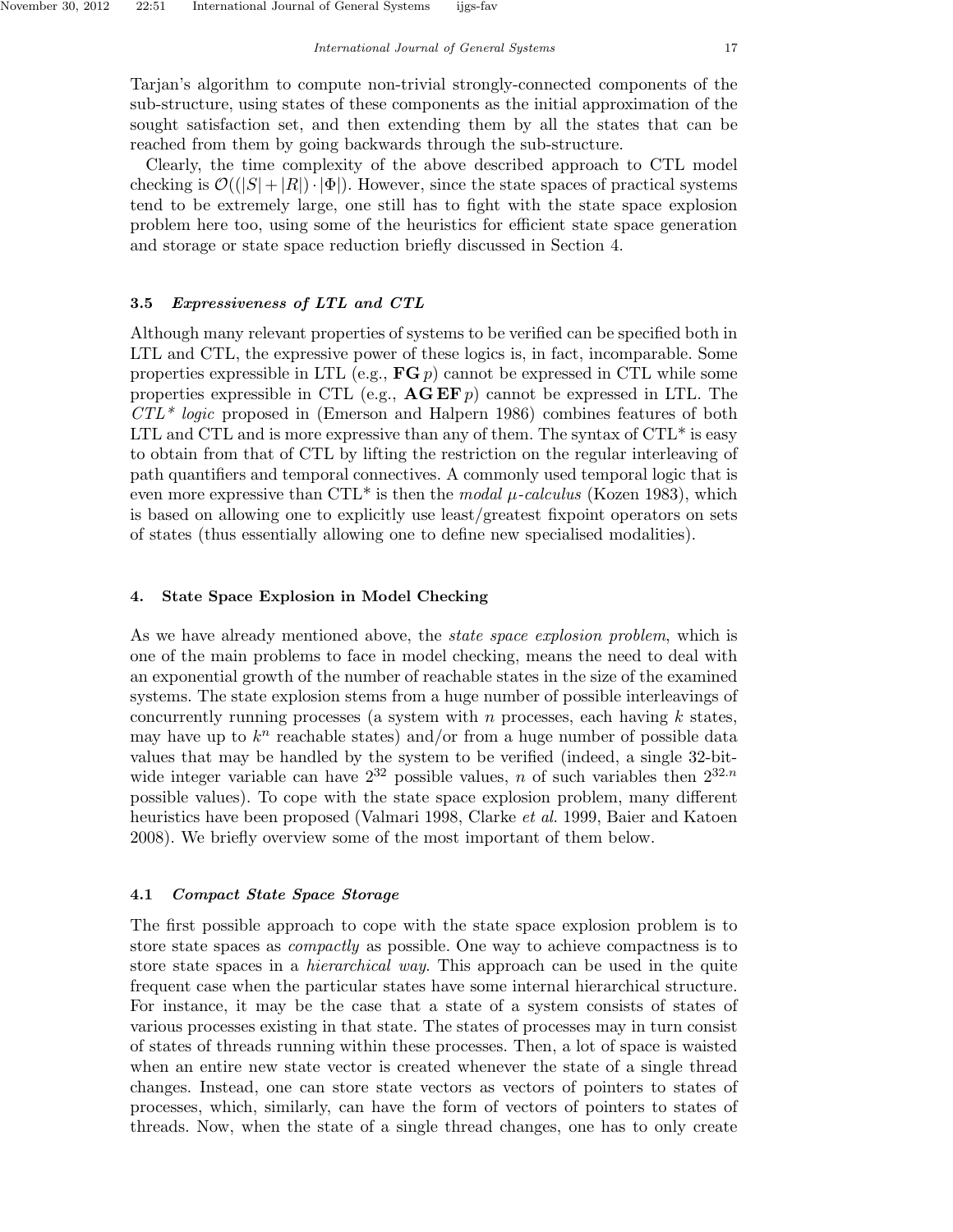a new vector of pointers for the global state, a new vector of pointers for the state of the concerned process, and a new state vector for the thread whose state changed. This is much more space efficient than making a new copy of the unchanged states of all existing threads. A hierarchical storage of states has thus been used in many model checkers, such as Spin (Holzmann 1997) or Java PathFinder (Visser et al. 2003).

Another approach is to use the so-called *symbolic verification* that, instead of exploring individual states one-by-one, works with sets of states at the same time. These sets must, of course, be encoded in a way allowing for an efficient manipulation with them. The most famous symbolic verification method is probably the one based on binary decision diagrams (Bryant 1986, Burch et al. 1992), commonly abbreviated as BDDs. The use of BDDs is behind many successes of model checking, especially in hardware.

BDDs provide a (usually) very compact and canonical representation of Boolean functions (i.e., functions of the form  $\{0,1\}^k \longrightarrow \{0,1\}, k \ge 0$ , corresponding to propositional formulae (possibly representing finite sets or relations). BDDs have a form of rooted, directed, connected, acyclic graphs that consist of internal Boolean decision nodes and terminal Boolean result nodes. BDDs may be



viewed to arise from Boolean decision trees by removing redundancies from them by merging isomorphic sub-trees and removing useless nodes with identical children. An illustration of the use of BDDs for representing a state space may be found in Fig. 1 where  $a, b$ , and  $c$  may be viewed to refer to particular bits of state vectors of some system being verified, and the leaves say whether the appropriate state vector is or is not in the reachable state space. When using BDDs, it may actually happen that larger state spaces require less storage space than smaller ones since they can contain more redundancies (which, however, depends on many factors, including the density of the state space and the choice of ordering of the particular bits of state vectors).

When using BDDs for symbolic model checking, one needs to use BDDs not only to represent sets of reachable states but also the transition relation of the system being examined. Moreover, one needs to be able to compute satisfaction sets of temporal formulae purely on the level of BDDs (and hence, equivalently, propositional formulae). For that, fixpoint characterisations of temporal operators, such as those used in Section 3.4, are useful since they can be easily written as (quantified) propositional formulae.

Sometimes, the compact representation of state spaces may disregard some information in which case soundness of model checking is deliberately sacrificed in order to achieve efficiency. This way, an error detection method with formal verification roots is obtained. An example of such an approach is the *bit-state hashing method* (Holzmann 1987) where different reachable states of the system being verified are not distinguished when they have the same hash value (alternatively, several different hash functions can be used, not distinguishing states only when they are hashed to the same value by all the functions). This approach is used, for instance, in the Spin model checker (Holzmann 1997). In particular, Spin uses two hash functions, and it also provides the user with an estimation of how well the state space was probably covered based on the so-called hash factor (computed as the size of the hash-table divided by the number of stored states).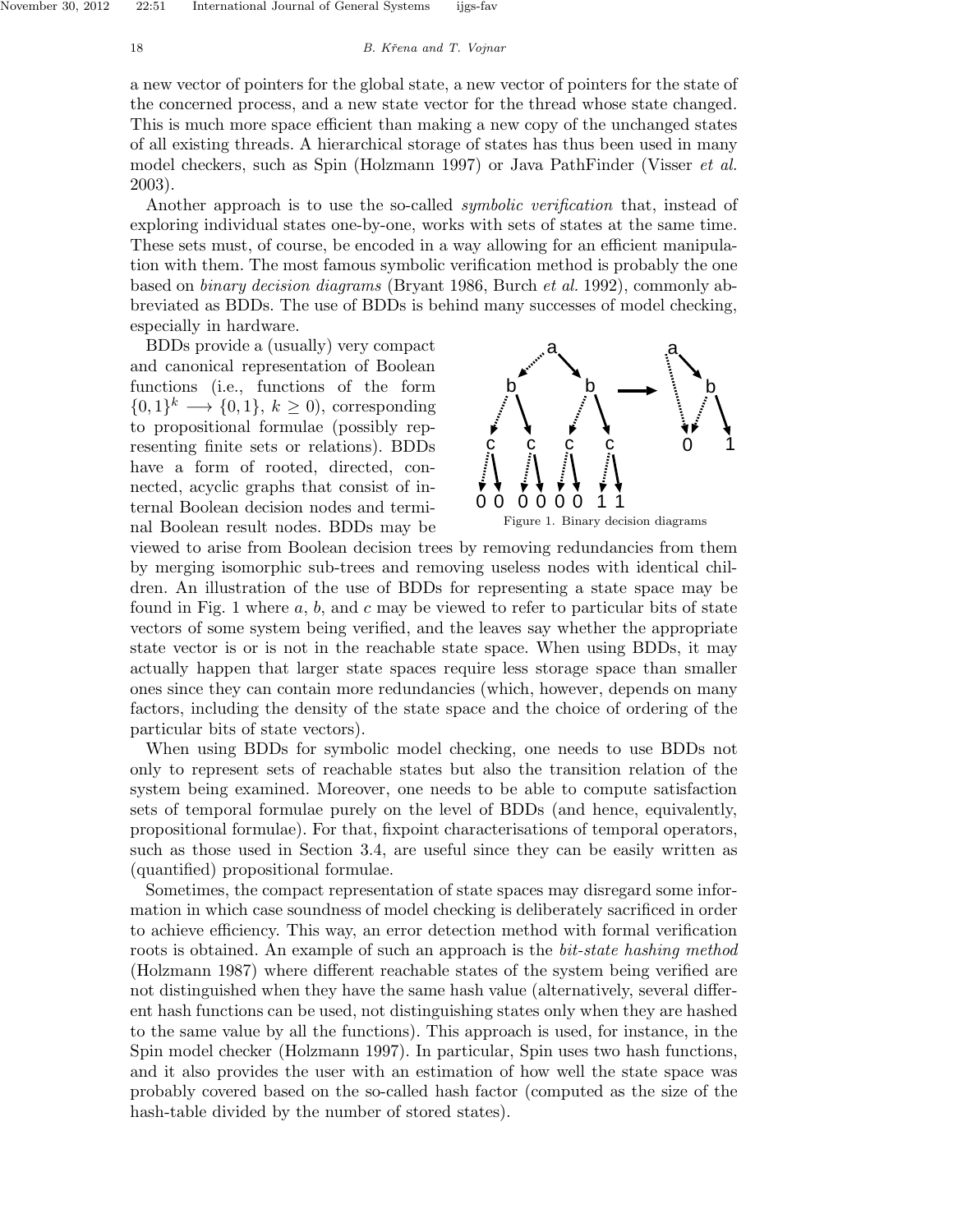### 4.2 State Space Reductions

The goal of *state space reduction techniques* is to avoid generation and exploration of states for which it is clear that their properties are not important with respect to the specification being checked, or their properties are covered by the properties of other explored states. We are by far, of course, not able to describe all the numerous state space reduction techniques studied in the literature, and so we will briefly present just three of them that are quite commonly used.

One of the commonly used ways to reduce the generated and explored portion of the state space of a system being verified is the on-the-fly model checking (Holzmann 1996) when the property to be examined is checked in parallel with the state space generation. As we have already mentioned in Section 3.2, this approach builds on the fact that the state space generation can sometimes be driven by the property being checked. For instance, when using an automata-theoretic approach to model checking, one can avoid generation and exploration of certain paths in the state space once it is clear from their already generated prefixes that they cannot be accepted by the automaton describing undesirable behaviours. Moreover, one can avoid not only the generation of some unimportant states with respect to the property being checked, but one can also stop the state space generation and exploration as soon as an error is found without having to generate many further reachable states.

Another commonly used state space reduction is the so-called symmetry reduction cf., e.g., (Clarke et al. 1993, Ip and Dill 1996a, Sistla et al. 1997). Intuitively, this approach builds on identifying sets of the so-called symmetrical states that



Figure 2. Symmetries and the dining philosophers

can be made identical by exchanging the roles of some of their components. Out of the sets of symmetrical states, it is then enough to explore just one representative state. One can, e.g., rotate the philosophers in the well-known dining philosophers problem since it is not really important whether the first one is eating and the others are thinking, or the third one is eating and the others thinking, and so on (cf. Fig. 2). Clearly, similar situations are likely to arise in many practical scenarios when dealing with replicated components, objects, processes, and the like. The use of symmetries is especially important in the context of verification of systems with dynamically instantiated processes or objects (Visser et al. 2003, Ceška *et al.* 2001) where the use of fresh identifiers of processes or objects being regularly destroyed and created may cause a very significant state explosion. Of course, a problem that must be addressed when applying symmetries is how to detect symmetrical states efficiently, or, even better, how to transform states into a canonical form in order not to loose too much time by testing whether some states are or are not symmetrical (which is to be performed every time a potentially new state is generated).

Another very important state space reduction, particularly successful in model checking of concurrent systems, is the so-called partial-order reduction or commutativity-based reduction (Valmari 1988, Katz and Peled 1988, Godefroid 1991). This reduction aims at reducing the amount of interleaving of concurrently enabled actions. In particular, if some concurrently enabled ac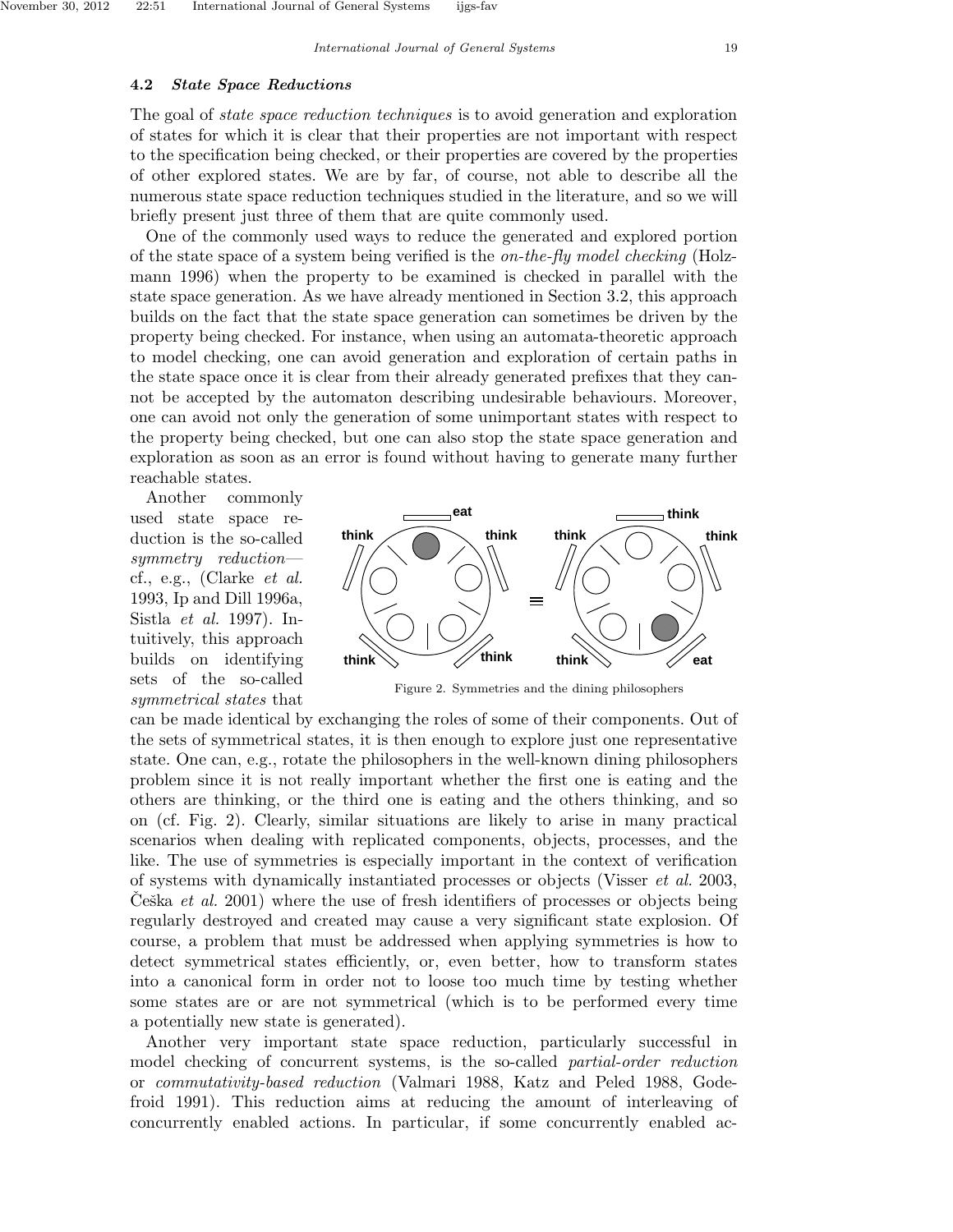tions are *independent* (i.e., they do not mutually influence the enabledness and the effect of each other) and, moreover, the order of executing the actions is not visible through the property being checked (i.e., the order of executing the actions is not important for the validity of the property), the actions are fired in one of the possible orders only. This is illustrated in Fig. 3

where the independent, concurrently enabled actions correspond to the edges drawn using different styles of lines. The main practical issue with partial-order reduction is how to efficiently decide which actions are independent in order for the overhead of the reduction not to be higher than what it brings. For this purpose, various heuristics tailored for different classes of verified systems have been proposed and are in use in model



checkers such as Spin (Holzmann 1997) or Java PathFinder (Visser et al. 2003).

# 4.3 Abstraction

When *abstraction* is combined with model checking (Clarke *et al.* 1994), only some selected aspects of states are tracked, hopefully yielding a smaller abstract state space to be explored. It is preferable that the abstraction is constructed automatically and possibly gradually refined in the so-called counterexample-guided abstraction refinement (CEGAR) loop (Clarke et al. 2000). CEGAR is based on excluding artificial counterexamples to the properties being verified, stemming from using a too coarse abstraction.<sup>1</sup>

Among the abstractions used in model checking, perhaps the most successful is the so-called *predicate abstraction* (Graf and Saïdi 1997), heavily used especially in software model checking. Intuitively, model checkers based on predicate abstraction do not track the exact reachable states of the system being verified, but only some predicates about the states. For instance, instead of remembering that a state in which the variable x has value 100 and the variable y has value 10 is reachable, they may remember that a state where  $x > y$  is reachable only.

To find out how the validity of the predicates tracked by predicate abstraction changes in response to the transitions being fired, one can use specialised decision procedures or theorem provers operated in a fully automated way. The abstraction may either be applied before a state space exploration is started (Ball  $et al. 2001$ ), or it is constructed on-the-fly during the state space exploration (Henzinger et al. 2002). An important issue in predicate abstraction is then how to choose the new predicates to be learnt from spurious counterexamples. For this, the so-called Craig interpolation known from logic is often used (McMillan 2005). Intuitively, Craig interpolation, when given a spurious counterexample path through a program (encoded as a formula), produces an abstract reason (encoded again as a formula) for the path not to be feasible at each particular line of the program through which the path is supposed to go through (which is then used as a source of new predicates to be tracked).

<sup>1</sup>The use of CEGAR, allowing the answers "yes, the property to be verified holds" or "no, the property does not hold" instead of "the property is possibly broken", often distinguishes approaches based on model checking from various static analyses using a fixed abstraction.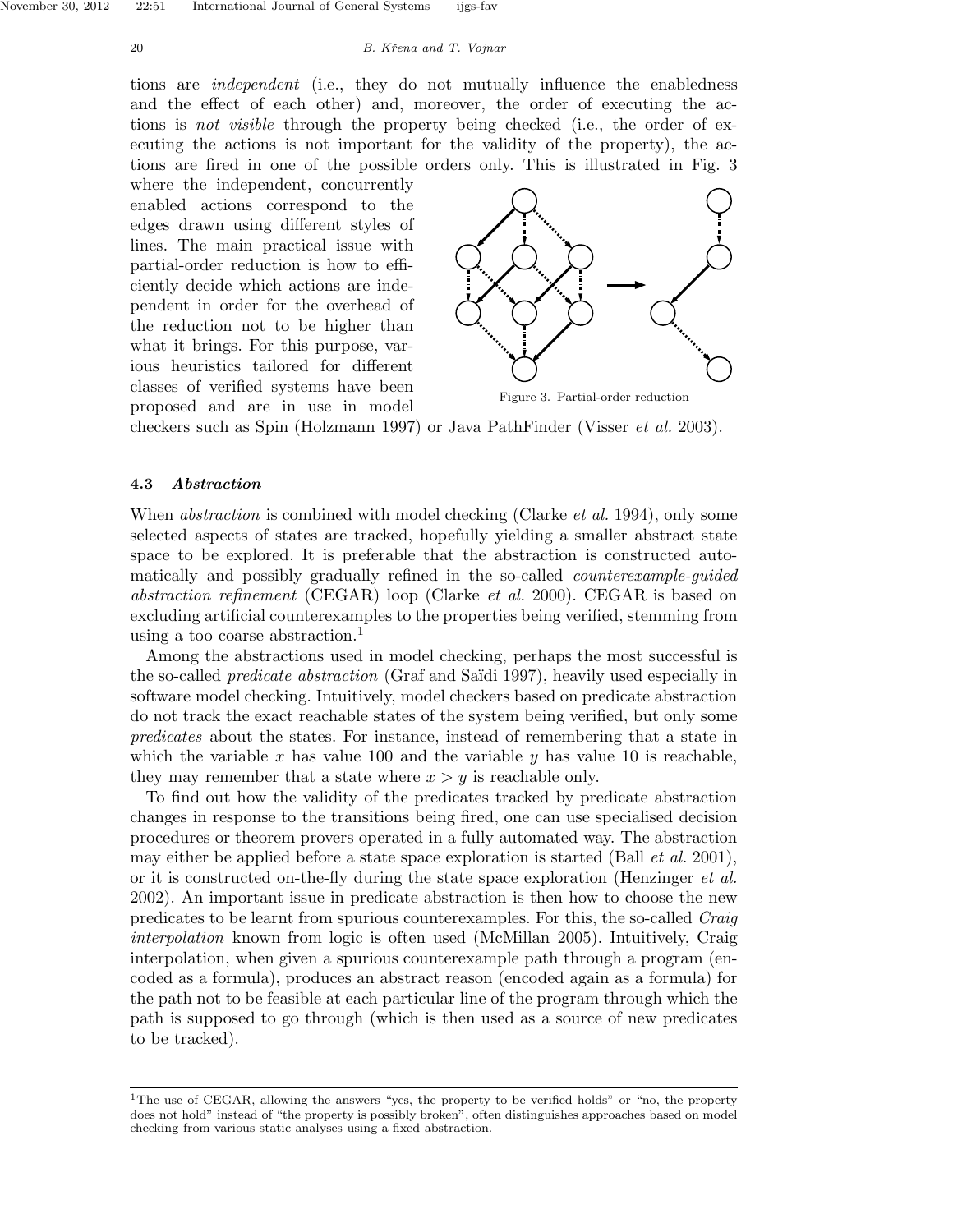Predicate abstraction is at the core of many well-known software model checkers, such as Blast (Henzinger et al. 2003), CPAChecker (Beyer and Keremoglu 2011), SatAbs (Clarke et al. 2005), Wolverine (Kroening and Weissenbacher 2011), ARMC (Rybalchenko 2011), or the commercial Static Driver Verifier from Microsoft, developed on the basis of the SLAM model checker (Ball and Rajamani 2001). Although predicate abstraction is mostly used for checking safety properties, its variant for verifying liveness properties has also appeared (Podelski and Rybalchenko 2005).

### 4.4 Bounded Model Checking

A further way to cope with the state space explosion problem is to bound the state space exploration in some way. As in the case of the above mentioned bit-state hashing, this usually results in an unsound technique which can, however, be still very well used as a systematic testing approach.

One natural way how the state space exploration can be bounded is to restrict the depth of the state space exploration, leading to the classical notion of bounded model checking (Biere et al. 2003). In this case, the behaviour of the system is unfolded some given number of steps. An important observation is that the unfolded behaviour can easily be captured by a formula that can subsequently be conjoined with another formula describing undesirable behaviours, and the constantly increasing power of various SAT or SMT solvers can then be utilised to check satisfiability of the resulting formula. This way, one can reliably check whether an error can be reached within a given number of steps or not. Moreover, there are even ways how to make the approach complete (based, e.g., on automated induction (Sheeran et al. 2000)).

Bounded model checking in the form described above has become very popular and is widely applied even in the industry, especially in the area of hardware verification. It has, however, been applied even in software verification, e.g., in tools like CBMC (Clarke et al. 2004a) or LLBMC (Merz et al. 2012). A closely related approach is then used in tools such as KLEE (Cadar et al. 2008) under the name of *symbolic execution*<sup>1</sup>. The difference is that in bounded model checking, a single formula describing all runs up to some length is constructed. In symbolic execution, a separate *path formula* for each path in the program of a length up to some bound is examined. A path formula naturally describes in a chosen logic all the conditions that appear on the considered program path as well as the effect of each encountered statement.

A different approach of how to bound the state space exploration within model checking is to bound the number of context switches that are allowed to happen when verifying concurrent programs. This idea is motivated by the fact that many errors in concurrent programs do manifest already with a few processes (or threads) and a few context switches. The idea has been quite successfully implemented in tools for systematic (or deterministic) testing of concurrent programs such as CHESS (Musuvathi and Qadeer 2007). These tools try to record the already witnessed testing runs and then to force those that have not yet been seen until some given bound on the number of context switches is reached.

<sup>&</sup>lt;sup>1</sup>In the literature, the term "symbolic execution" is used in other meanings than the above too. In particular, it is also used to denote execution of a system on the level of sets of its configurations described using a suitable formalism.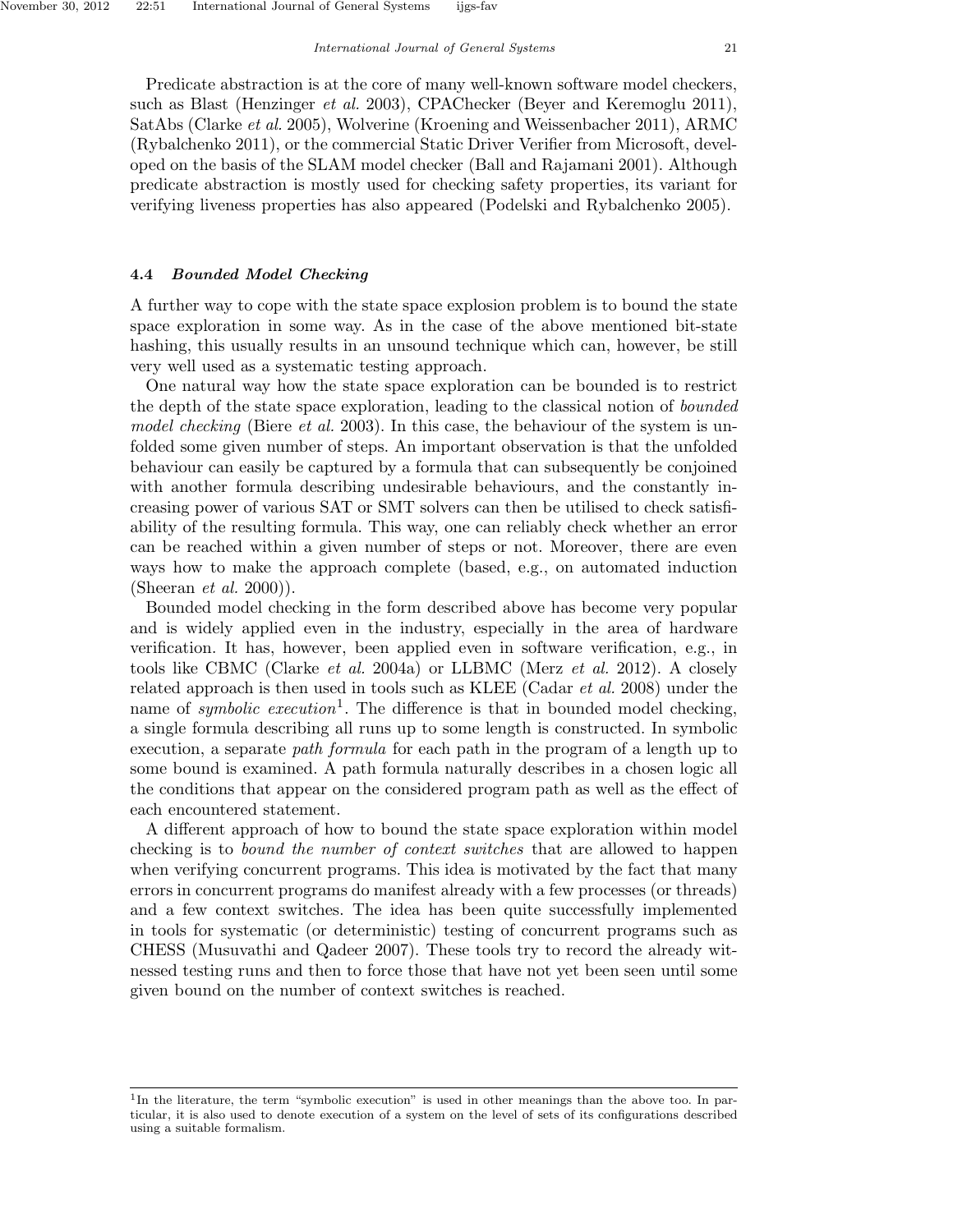## 4.5 Other Approaches to State Space Explosion

Other approaches to the state space explosion problem in model checking include modular verification and the so-called *assume-quarantee reasoning* (Pnueli 1985, Clarke et al. 1989, Chaki et al. 2005, Alur et al. 2005) in which the system is verified part-by-part. The assumptions on the behaviour of various parts of a system needed for its modular verification can be provided manually or automatically learnt from sample behaviours of the system.

Yet another approach is to use more computational power in the form of distributed computing environments, external storage (instead of RAM), multiprocessor systems, graphics processing units (GPUs), and so on. For examples of such approaches, see, e.g., (Holzmann and Bošnački 2007, Barnat et al. 2009, 2010a,b, Blom et al. 2010).

Finally, various combinations of (bounded) model checking and other approaches are possible. For instance, dynamic analysis may be used to detect possible defects in a program and to partially record a behaviour witnessing such a defect. The partially recorded behaviour can then be reconstructed in a model checker. Subsequently, bounded model checking in the neighbourhood of the behaviour can be used to check whether there is really an error in the system or not (Hrubá et al. 2009).

## 5. Model Checking and Infinite-State Systems

Model checking of systems with infinitely many states is usually even more demanding than that of systems with large but finite state spaces. Indeed, most verification problems for infinite-state systems are undecidable. However, dealing with infinite-state systems is common in practice due to using various *unbounded* data and control structures (such as queues, stacks, counters, dynamic linked data structures, or unrestricted dynamic creation of processes, objects, etc.) or due to using *parameterised* designs. That is why techniques for model checking of such systems are also highly needed and studied. In their case, however, one clearly cannot use a systematic enumeration of all individual reachable states.

One possibility of verifying infinite-state systems via model checking is to use the so-called cut-offs—cf., e.g., (German and Sistla 1992, Emerson and Namjoshi 1996, Emerson and Kahlon 2004, Clarke et al. 2004b, Emerson and Kahlon 2000, 2002, Kahlon et al. 2005, Bouajjani et al. 2006b, Kaiser et al. 2010). Cut-offs are such bounds on the various infinite resources present in the system being verified that once the property of interest is successfully verified with the sources of infinity limited by the cut-off bounds, the property is guaranteed to hold in general. If one can find a suitable cut-off, infinite-state model checking can be reduced to finitestate model checking with the possibility of using all the optimisations discussed in Section 4. On the other hand, cut-offs are usually highly specialised to only certain classes of systems and their properties. Moreover, sometimes, even if some cut-offs are known, they are so huge that they are not really applicable in practice.

Another possibility to apply model checking on infinite-state systems is to use various kinds of (finite-range) abstractions. The abstractions considered in the literature range from predicate abstraction (Graf and Saïdi 1997) discussed already in Section 4.3 (indeed, when we use a finite number of Boolean predicates, the abstract state space becomes finite regardless of the original domains of the concrete state variables) to various specialised abstractions proposed, for instance, for verifying parameterised networks of processes (Ip and Dill 1996b, Baukus et al. 2000, Pnueli et al. 2002).

Further, one may use *symbolic model checking* based on some kind of a finite representation of infinite sets of states by means of logics, automata, grammars, or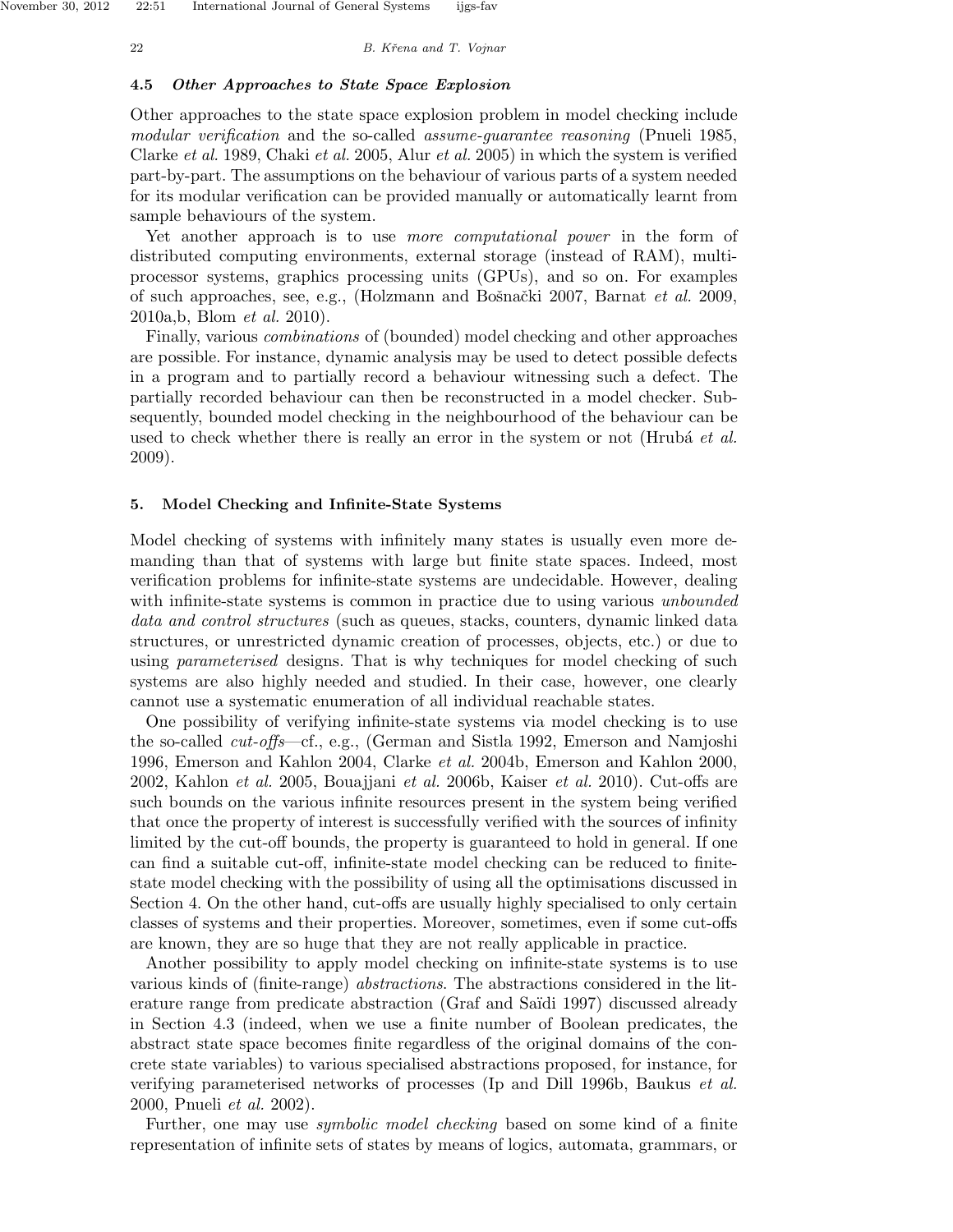another suitable formalism. An example of such an approach is the so-called regular model checking, cf., e.g., (Kesten et al. 1997, Pnueli and Shahar 2000, Bouajjani et al. 2000, Abdulla et al. 2002, Boigelot et al. 2003, Bouajjani et al. 2004, Abdulla 2012). Regular model checking is a generic automata-based framework for verification of infinite-state systems with linear or tree-like configurations that uses finite (word, tree, or infinite word) automata to finitely represent potentially infinite sets of reachable configurations of the systems being verified.<sup>1</sup> The technique has been successfully applied for verification of a wide range of infinite-state systems, including systems with unbounded counters, queues, stacks, parameters as well as complex dynamic linked data structures (Bouajjani et al. 2006a, Habermehl et al. 2011). Another successful symbolic verification is then, for instance, the symbolic model checking approach based on the so-called *zones* (Dill 1989, Henzinger *et al.*) 1994) that has turned out to be very successful in the domain of model checking real-time systems modelled by timed automata (Alur and Dill 1994, Henzinger et al. 1994).

Yet another group of often studied approaches is based on various ways of automated induction—cf., e.g., (Wolper and Lovinfosse 1989, Kurshan and McMillan 1995, McMillan et al. 2000, Lesens et al. 1997, Creese and Roscoe 2000, Pnueli et al. 2001). Many of these works use the so-called network invariants which provide an abstraction of a composition of any number of processes. It then suffices to use model checking to verify that (1) the behaviour of a single process is covered by the network invariant, (2) a composition of the network invariant and a process is also covered by the invariant, and (3) the invariant satisfies the given property of interest.

Of course, when dealing with infinite-state systems, as we have already said, one very quickly reaches undecidability of most verification problems of interest. The same in particular holds for verification of parametric systems (Apt and Kozen 1986). Therefore, most of the model checking methods proposed for verification of infinite-state and parametric systems (including the methods discussed above) are either not fully automated, or they are semi-algorithmic heuristics, i.e., they do not guarantee termination, or they allow an indefinite answer of the type "don't know" to be returned. Note, however, that some verification problems are decidable even over infinite-state systems. This is, e.g., the case of many model checking problems over push-down systems (Walukiewicz 1996, Burkart and Steffen 1997, Bouajjani et al. 1997, Finkel et al. 1997, Esparza et al. 2000), lossy FIFO channel systems (Finkel 1994, Cécé et al. 1996, Abdulla and Jonsson 1996, Masson and Schnoebelen 2002), timed automata (Alur and Dill 1994, Alur et al. 1993), various dynamic networks of concurrent processes with recursion (Mayr 2000, Bouajjani et al. 2005), or the various scenarios in which some cut-offs have been found. However, it may sometimes be more advantageous to use semi-algorithmic heuristic approaches even in these cases since the heuristics may turn out to deliver more efficient results in practice.

## 6. Conclusion

We have presented multiple techniques for formal analysis and verification, including, in particular, various forms of theorem proving, static analysis, as well as model checking. The description was mostly informal, and, given the width of the

<sup>1</sup>Sometimes even systems with more general topologies of states may be handled provided that the nonword/non-tree links present in the states can be encoded over words or trees using suitable alphabet symbols (such as pairs of from/to marker symbols for encoding loops).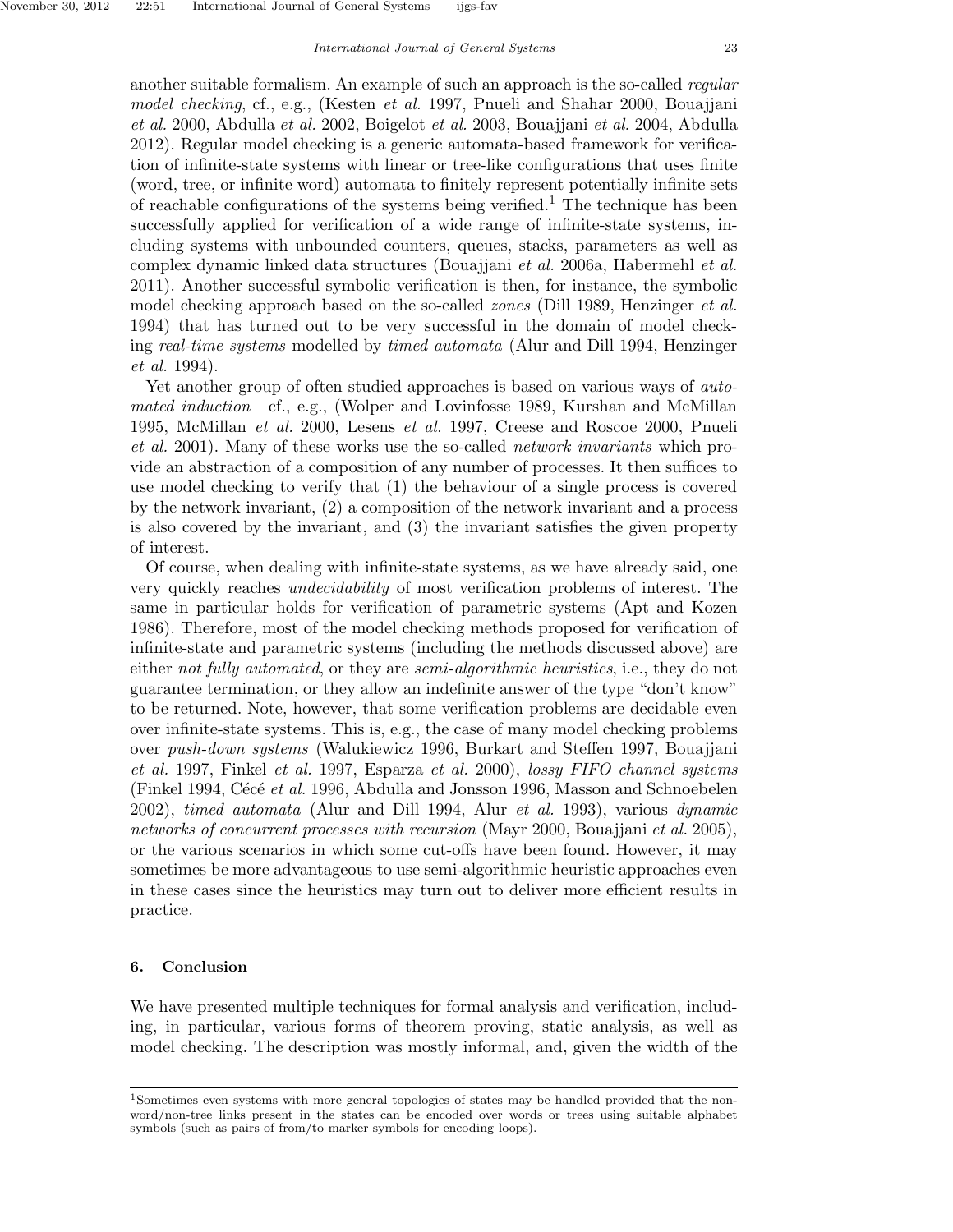subject and the space of a typical article, omitted many details and alternatives of the presented approaches. Nevertheless, many references have been provided for works where further details can be found.

Despite the immense amount of work that has been invested into the development of the different techniques of formal analysis and verification, there is still a lot of space for improving their generality, efficiency, and degree of automation. Works going in these directions are constantly appearing and are likely to appear in the future too since the interest in all forms of automated verification is currently very high, and it is likely that the interest will further grow due to the ever increasing impact of computer systems on human lives.

### Acknowledgements

This work was supported by the Czech Science Foundation (project No. P103/10/0306), the Czech Ministry of Education (projects COST OC10009 and MSM 0021630528), the EU/Czech IT4Innovations Centre of Excellence project CZ.1.05/1.1.00/02.0070, and Brno University of Technology (project FIT-S-12-1).

### Notes on Contributors



Bohuslav Křena is an assistant professor at the Faculty of Information Technology of the Brno University of Technology. His research focuses on formal analysis and verification, especially on exploiting symbolic execution and on analysis of concurrent programs. He received his Ph.D. at the Faculty of Information Technology of the Brno University of Technology in 2004. In 2002, he visited the Central Laboratory for Parallel Processing of the Bulgarian Academy of Science, Sofia,

Bulgaria; in 2003, he visited the Edinburgh Parallel Computing Centre at the University of Edinburgh in Scotland; and in 2004 and 2005, he worked as a researcher at the Software Testing and Analysis Laboratory of the Universit`a degli Studi di Milano-Bicocca, Milano, Italy. Since 2004, he works at FIT BUT.



Tomáš Vojnar is a full professor at the Faculty of Information Technology of the Brno University of Technology (FIT BUT). His research focuses on computeraided verification, including, in particular, automatabased and logic-based symbolic formal verification of infinite-state systems (especially programs with dynamic linked data structures); model checking, dynamic analysis, and intelligent testing of concurrent programs; as well as formal verification of modern hardware de-

signs. He received his Ph.D. at the Faculty of Electrical Engineering and Computer Science of the Brno University of Technology in 2001. In 2001–03, he worked as a post-doc researcher at LIAFA, Université Paris Diderot/CNRS in France. Since 2003, he works at FIT BUT. He defended his habilitation thesis in 2007 and became a full professor of computer science and engineering in 2012.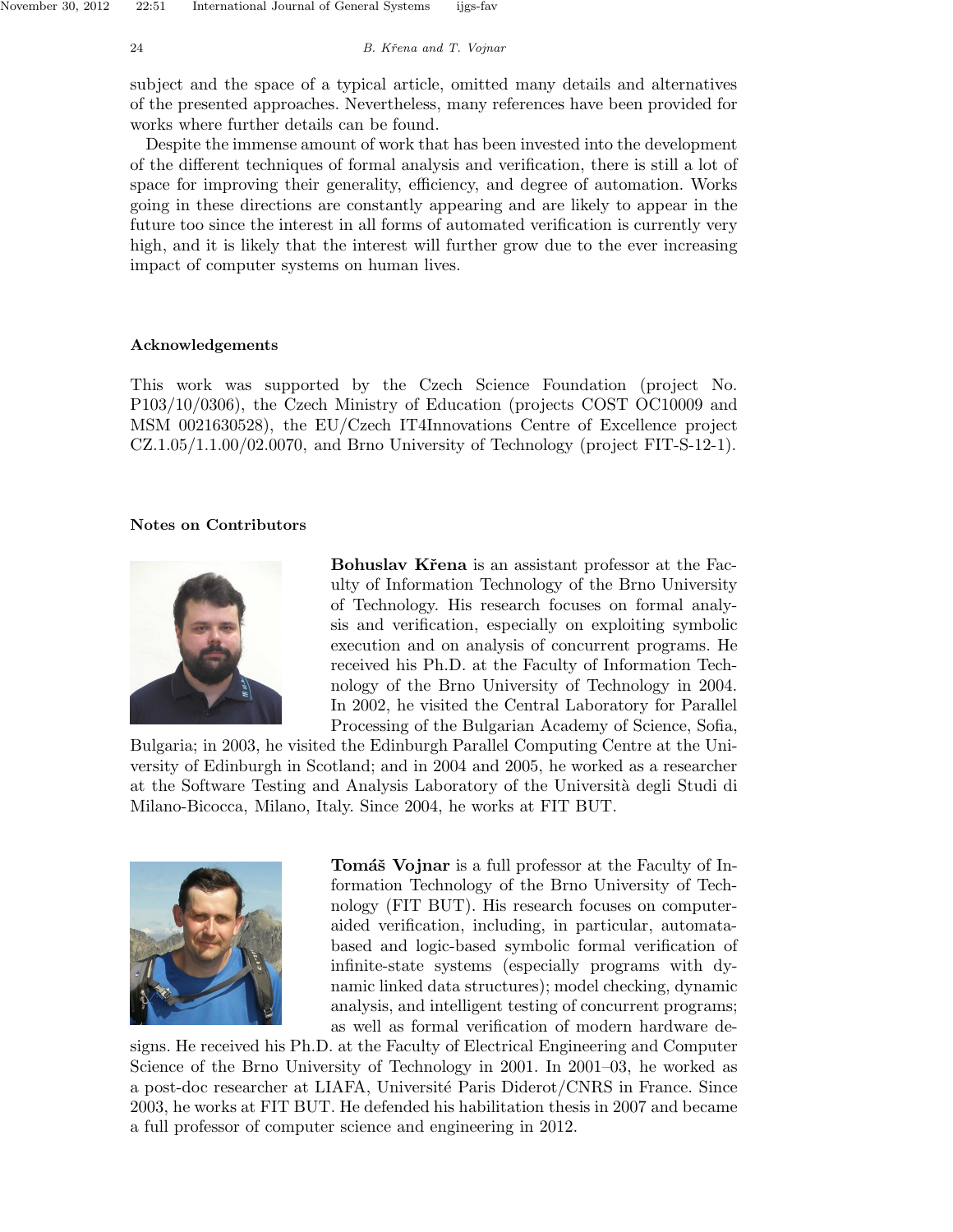### References

- Abdulla, P.A., (ed.), A Special Issue of the STTT Journal on Regular Model Checking. International Journal on Software Tools for Technology Transfer (STTT), 14(2), Springer-Verlag, 2012.
- Abdulla, P.A., d'Orso, J., Jonsson, B. and Nilsson, M., 2002. Regular Model Checking Made Simple and Efficient. Vol. 2421 of LNCS Springer-Verlag.
- Abdulla, P.A. and Jonsson, B., 1996. Verifying Programs with Unreliable Channels. Information and Computation, 127 (2).
- Aggarwal, P., Chu, D., Kadamby, V. and Singha, V., 2011. End-to-End Formal using Abstractions to Maximize Coverage (Invited Tutorial). ACM and IEEE.
- Aiken, A., 1999. Introduction to Set Constraint-based Program Analysis. Science of Computer Programming, 35 (2-3).
- Alur, R., Courcoubetis, C. and Dill, D.L., 1993. Model-Checking in Dense Real-Time. Information and Computation, 104 First appeared in Proc. of LICS'90.
- Alur, R. and Dill, D.L., 1994. A Theory of Timed Automata. Theoretical Computer Science, 126 First appeared in Proc. of ICALP'90.
- Alur, R., Madhusudan, P. and Nam, W., 2005. Symbolic Compositional Verification by Learning Assumptions. Vol. 3576 of LNCS Springer-Verlag.
- Apt, K. and Kozen, D., 1986. Limits for Automatic Verification of Finite-State Concurrent Systems. Information Processing Letters, 22 (6).
- Audemard, G. and Simon, L., 2009. Predicting Learnt Clauses Quality in Modern SAT Solver. IJCAI and AAAI.
- Baier, C. and Katoen, J.P., 2008. Principles of Model Checking. MIT Press.
- Ball, T., Cook, B., Levin, V. and Rajamani, S.K., SLAM and Static Driver Verifier: Technology Transfer of Formal Methods inside Microsoft, 2004, Technical report MSR-TR-2004-08, Microsoft.
- Ball, T., Podelski, A. and Rajamani, S.K., 2001. Boolean and Cartesian Abstractions for Model Checking C Programs. Vol. 2031 of LNCS Springer-Verlag.
- Ball, T. and Rajamani, S.K., 2001. The SLAM Toolkit. Vol. 2102 of LNCS Springer-Verlag.
- Barnat, J., Bauch, P., Brim, L. and Češka, M., 2010a. Employing Multiple CUDA Devices to Accelerate LTL Model Checking. IEEE CS.
- Barnat, J., Brim, L., Ceška, M. and Ročkai, P., 2010b. DiVinE: Parallel Distributed Model Checker. IEEE CS.
- Barnat, J., Brim, L. and Simeček, P., 2009. Cluster-Based I/O-Efficient LTL Model Checking. IEEE CS.
- Baukus, K., Bensalem, S., Lakhnech, Y. and Stahl, K., 2000. Abstracting WS1S Systems to Verify Prameterized Networks. Vol. 1785 of LNCS Springer-Verlag.
- Behrmann, G., David, A. and Larsen, K.G., 2004. A Tutorial on Uppaal. Vol. 3185 of LNCS Springer-Verlag.
- Bertot, Y. and Castéran, P., 2004. Interactive Theorem Proving and Program Development. Coq'Art: The Calculus of Inductive Constructions. Springer-Verlag.
- Beyer, D. and Keremoglu, M.E., 2011. CPAchecker: A Tool for Configurable Software Verification. Vol. 6806 of LNCS Springer-Verlag.
- Biere, A., et al., 2003. Bounded Model Checking. Advances in Computers, 58.
- Blom, S., van de Pol, J. and Weber, M., 2010. LTSMIN: Distributed and Symbolic Reachability. Vol. 6174 of LNCS Springer-Verlag.
- Boigelot, B., Legay, A. and Wolper, P., 2003. Iterating Transducers in the Large. Vol. 2725 of LNCS Springer-Verlag.
- Bouajjani, A., Esparza, J. and Maler, O., 1997. Reachability Analysis of Pushdown Automata: Application to Model-Checking. LNCS Springer.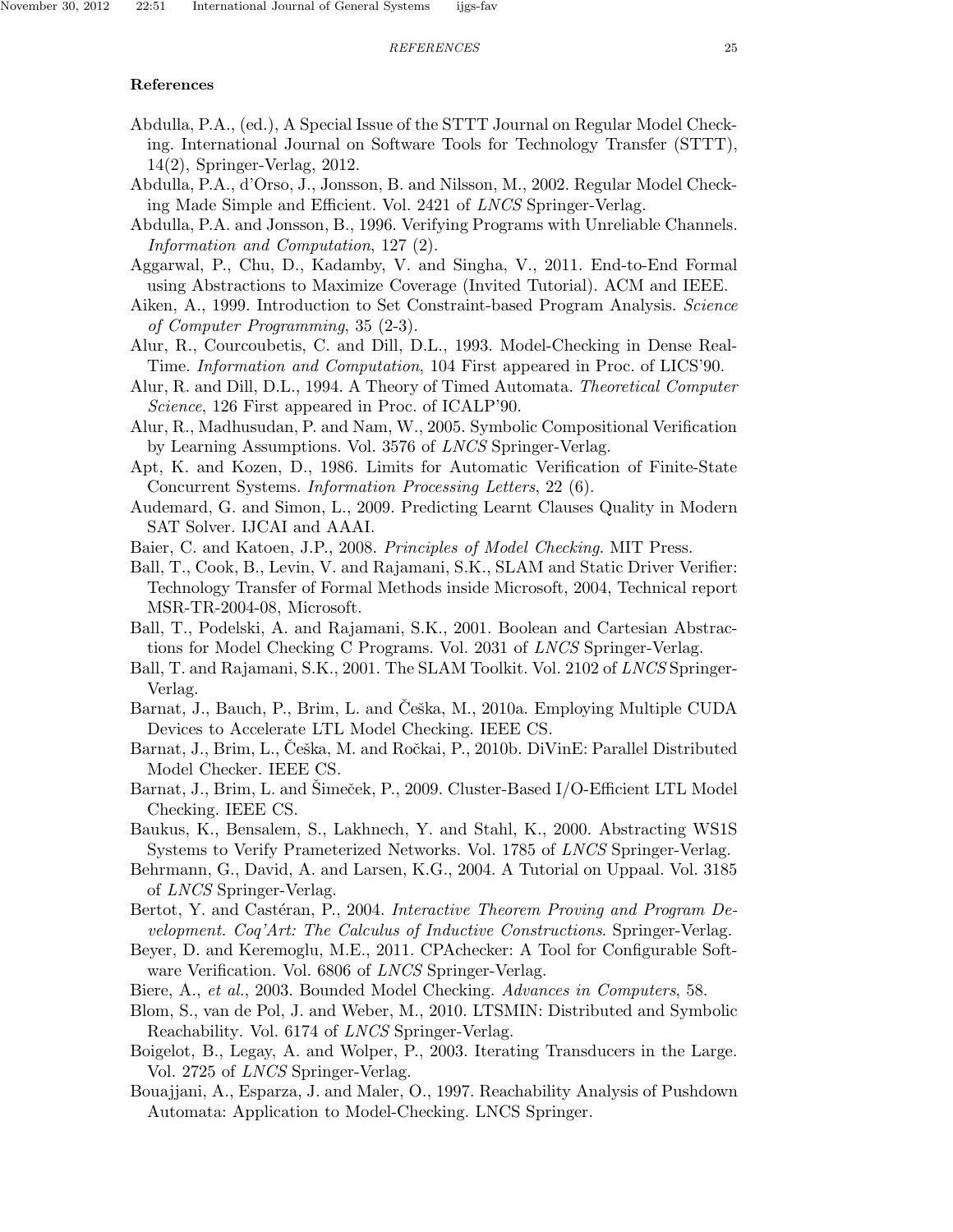- Bouajjani, A., Habermehl, P., Rogalewicz, A. and Vojnar, T., 2006a. Abstract Regular Tree Model Checking of Complex Dynamic Data Structures. Vol. 4134 of LNCS Springer-Verlag.
- Bouajjani, A., Habermehl, P. and Vojnar, T., 2004. Abstract Regular Model Checking. Vol. 3114 of LNCS Springer-Verlag.
- Bouajjani, A., Habermehl, P. and Vojnar, T., 2006b. Verification of Parametric Concurrent Systems with Prioritized FIFO Resource Management. Formal Methods in Systems Design, 32.
- Bouajjani, A., Jonsson, B., Nilsson, M. and Touili, T., 2000. Regular Model Checking. Vol. 1855 of LNCS Springer-Verlag.
- Bouajjani, A., Mueller-Olm, M. and Touili, T., 2005. Regular Symbolic Analysis of Dynamic Networks of Pushdown Systems. Vol. 3653 of LNCS Springer-Verlag.
- Brayton, R. and Mishchenko, A., 2010. ABC: An Academic Industrial-Strength Verification Tool. Vol. 6174 of LNCS Springer-Verlag.
- Bryant, R.E., 1986. Graph-based Algorithms for Boolean Function Manipulation. IEEE Transactions on Computers, C-35 (8).
- Burch, J.R., et al., 1992. Symbolic Model Checking:  $10^{20}$  States and Beyond. Information and Computation, 98 (2).
- Burkart, O. and Steffen, B., 1997. Model Checking the Full Modal mu-Calculus for Infinite Sequential Processes. Vol. 1256 of LNCS Springer-Verlag.
- Cadar, C., Dunbar, D. and Engler, D., 2008. KLEE: Unassisted and Automatic Generation of High-Coverage Tests for Complex Systems Programs. USENIX Association.
- Cavada, R., et al., Chapter title. NuSMV 2.5 User Manual, Fondazione Bruno Kessler, 2010.
- Cécé, G., Finkel, A. and Iyer, S.P., 1996. Unreliable Channels Are Easier to Verify Than Perfect Channels. Information and Computation, 141 (1).
- Ceška, M., Janoušek, V. and Vojnar, T., 2001. Generating and Using State Spaces of Object-Oriented Petri Nets. International Journal of Computer Systems Science and Engineering, 16 (3).
- Chaki, S., Clarke, E., Sinha, N. and Thati, P., 2005. Automated Assume-Guarantee Reasoning for Simulation Conformance. Vol. 3576 of LNCS Springer-Verlag.
- Clarke, E.M. and Emerson, E.A., 1981. Design and Synthesis of Synchronization Skeletons Using Branching-Time Temporal Logic. Vol. 131 of LNCS Springer-Verlag.
- Clarke, E.M., Filkorn, T. and Jha, S., 1993. Exploiting Symmetry In Temporal Logic Model Checking. Vol. 697 of LNCS Springer-Verlag.
- Clarke, E.M., et al., 2000. Counterexample-Guided Abstraction Refinement. Vol. 1855 of LNCS Springer-Verlag.
- Clarke, E.M., Grumberg, O. and Long, D.E., 1994. Model Checking and Abstraction. ACM Transactions on Programming Languages and Systems, 16 (5).
- Clarke, E.M., Grumberg, O. and Peled, D., 1999. Model Checking. MIT Press.
- Clarke, E.M., Kroening, D. and Lerda, F., 2004a. A Tool for Checking ANSI-C Programs. Vol. 2988 of LNCS Springer-Verlag.
- Clarke, E.M., Kroening, D., Sharygina, N. and Yorav, K., 2005. SATABS: SATbased Predicate Abstraction for ANSI-C. Vol. 3440 of LNCS Springer-Verlag.
- Clarke, E.M., Long, D. and McMillan, K.L., 1989. Compositional Model Checking. IEEE Press.
- Clarke, E.M., Talupur, M., Touili, T. and Veith, H., 2004b. Verification by Network Decomposition. Vol. 3170 of *LNCS* Springer-Verlag.
- Cohen, E., et al., 2009. VCC: A Practical System for Verifying Concurrent C. Vol. 5674 of LNCS Springer-Verlag.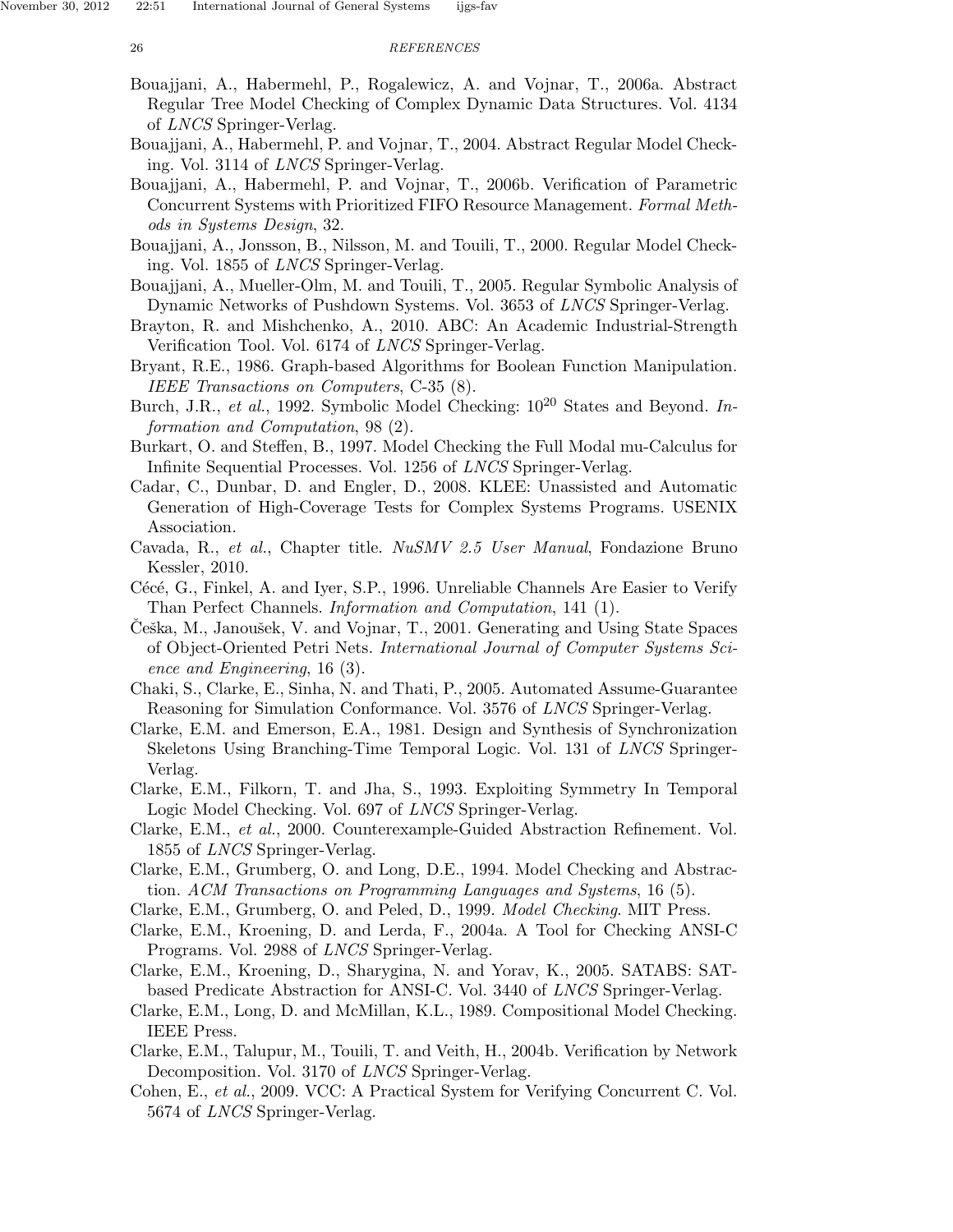- Cok, D.R. and Kiniry, J., 2005. ESC/Java2: Uniting ESC/Java and JML. Vol. 3362 of LNCS Springer-Verlag.
- Cousot, P. and Cousot, R., 1977. Abstract Interpretation: A Unified Lattice Model for Static Analysis of Programs by Construction or Approximation of Fixpoints. ACM Press.
- Cousot, P. and Cousot, R., 1992. Abstract Interpretation Frameworks. Journal of Logic and Computation, 2 (4).
- Cousot, P., et al., 2005. The Astre analyser. Vol. 3444 of LNCS Springer-Verlag.
- Creese, S.J. and Roscoe, A.W., 2000. Data Independent Induction over Structured Networks. CSREA Press.
- Davis, M., Logemann, G. and Loveland, D., 1962. A Machine Program for Theorem Proving. Communications of the ACM, 5.
- de Moura, L.M. and Bjørner, N., 2008. Z3: An Efficient SMT Solver. Vol. 4963 of LNCS Springer-Verlag.
- Deutsch, A., Static Verification of Dynamic Properties. SIGADA 2003. White paper of PolySpace Technologies., 2003.
- Dill, D.L., 1989. Timing Assumptions and Verification of Finite-state Concurrent Systems. Vol. 407 of LNCS Springer-Verlag.
- Edelstein, O., et al., 2002. Multithreaded Java Program Test Generation. IBM Systems Journal, 41.
- Elmas, T., Qadeer, S. and Tasiran, S., 2007. Goldilocks: A Race and Transactionaware Java Runtime. ACM Press.
- Emerson, E.A. and Halpern, J.Y., 1986. 'Sometimes' and 'Not Never' Revisited: On Branching Versus Linear Time Temporal Logic. Journal of the ACM, 33 (1).
- Emerson, E.A. and Kahlon, V., 2000. Reducing Model Checking of the Many to the Few. Vol. 1831 of LNCS Springer-Verlag.
- Emerson, E.A. and Kahlon, V., 2002. Model Checking Large-Scale and Parameterized Resource Allocation Systems. Vol. 2280 of LNCS Springer-Verlag.
- Emerson, E.A. and Kahlon, V., 2004. Parameterized Model Checking of Ring-based Message Passing Systems. Vol. 3210 of LNCS Springer-Verlag.
- Emerson, E.A. and Namjoshi, K.S., 1996. Automatic Verification of Parameterized Synchronous Systems. Vol. 1102 of LNCS Springer-Verlag.
- Engler, D. and Musuvathi, M., 2004. Static Analysis versus Software Model Checking for Bug Finding. Vol. 2937 of LNCS Springer-Verlag.
- Esparza, J., Hansel, D., Rossmanith, P. and Schwoon, S., 2000. Efficient Algorithms for Model Checking Pushdown Systems. Vol. 1855 of LNCS Springer.
- Ferdinand, C., *et al.*, 2007. New Developments in WCET Analysis. In: T. Reps, M. Sagiv and J. Bauer, eds. Program Analysis and Compilation, Theory and Practice., Vol. 4444 of LNCS Springer-Verlag.
- Fiedor, J. and Vojnar, T., 2012. ANaConDA: A Framework for Analysing Multithreaded C/C++ Programs on the Binary Level. LNCS Springer-Verlag.
- Finkel, A., 1994. Decidability of the Termination Problem for Completely Specified Protocols. Distributed Computing, 7 (3).
- Finkel, A., Willems, B. and Wolper, P., 1997. A Direct Symbolic Approach to Model Checking Pushdown Systems. ENTCS, 9 A preliminary version was presented at Infinity'97.
- Flanagan, C. and Freund, S., 2009. FastTrack: Efficient and Precise Dynamic Race Detection. ACM Press.
- Gaiser, A. and Schwoon, S., 2009. Comparison of Algorithms for Checking Emptiness on Büchi Automata. FIT BUT.
- Gastin, P. and Oddoux, D., 2001. Fast LTL to Büchi Automata Translation. Vol. 2102 of LNCS Springer-Verlag.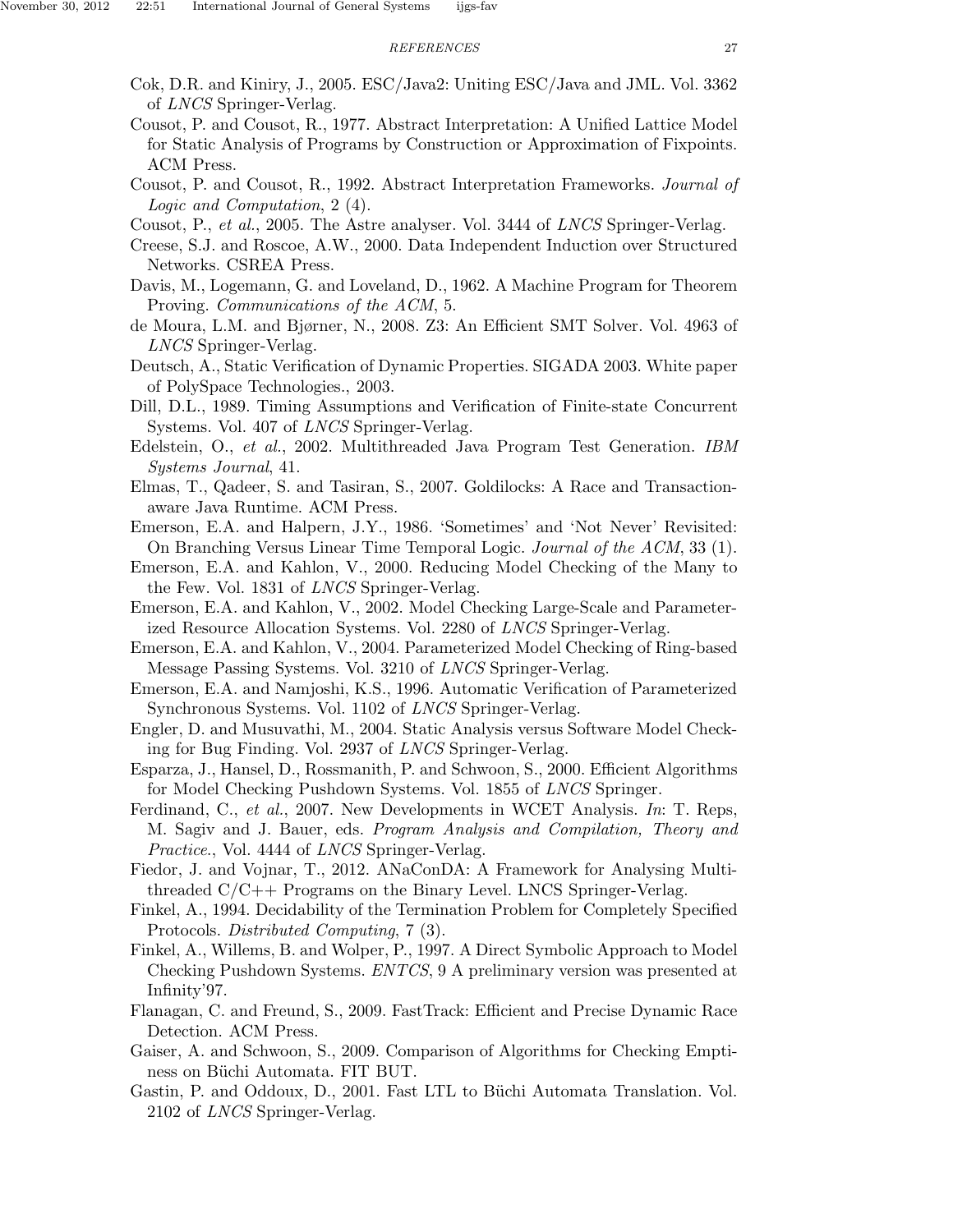- German, S.M. and Sistla, A.P., 1992. Reasoning about Systems with Many Processes. Journal of the ACM, 39 (3).
- Godefroid, P., 1991. Using Partial Orders for the Efficient Verification of Deadlock Freedom and Safety Properties. Vol. 575 of LNCS Springer-Verlag.
- Graf, S. and Sa¨ıdi, H., 1997. Construction of Abstract State Graphs with PVS. Vol. 1254 of LNCS Springer-Verlag.
- Habermehl, P., et al., 2011. Forest Automata for Verification of Heap Manipulation. Vol. 6806 of LNCS Springer-Verlag.
- Havelund, K., 2000. Using Runtime Analysis to Guide Model Checking of Java Programs. Vol. 1885 of LNCS Springer-Verlag.
- Henzinger, T.A., Jhala, R., Majumdar, R. and Sutre, G., 2002. Lazy Abstraction. ACM Press.
- Henzinger, T.A., Jhala, R., Majumdar, R. and Sutre, G., 2003. Software Verification with Blast. Vol. 2648 of LNCS Springer-Verlag.
- Henzinger, T.A., Nicollin, X., Sifakis, J. and Yovine, S., 1994. Symbolic Model Checking for Real-time Systems. Information and Computation, 111 First appeared in Proc. of LICS'92.
- Hoare, C.A., 1969. An Axiomatic Basis for Computer Programming. Communications of the ACM, 12.
- Holzmann, G.J., 1987. On Limits and Possibilities of Automated Protocol Analysis. North-Holland Publishing Co.
- Holzmann, G.J., 1997. The Model Checker Spin. IEEE Transactions on Software Engineering, 23 (5).
- Holzmann, G., 1996. On-the-Fly Model Checking. ACM Computing Surveys, 28 (4es).
- Holzmann, G. and Bošnački, D., 2007. The Design of a Multicore Extension of the SPIN Model Checker. IEEE Transactions on Software Engineering, 33 (10).
- Holzmann, G., Peled, D. and Yannakakis, M., 1996. On Nested Depth First Search. American Mathematical Society.
- Hovemeyer, D. and Pugh, W., 2004. Finding Bugs Is Easy. ACM Press.
- Hrubá, V., et al., 2012. Testing of Concurrent Programs Using Genetic Algorithms. Vol. 7515 of LNCS Springer-Verlag.
- Hrubá, V., Křena, B. and Vojnar, T., 2009. Self-Healing Assurance Using Bounded Model Checking. Vol. 5717 of LNCS Springer-Verlag.
- Ip, C.N. and Dill, D.L., 1996a. Better Verification Through Symmetry. Journal of Formal Methods in System Design, 9 (1/2).
- Ip, C.N. and Dill, D.L., 1996b. Verifying Systems with Replicated Components in Mur $\varphi$ . Vol. 1102 of *LNCS* Springer-Verlag.
- Jeannet, B. and Min, A., 2009. APRON: A Library of Numerical Abstract Domains for Static Analysis. Vol. 5643 of LNCS Springer-Verlag.
- Jin, G., et al., 2011. Automated Atomicity-Violation Fixing. ACM Press.
- Kahlon, V., Ivančić, F. and Gupta, A., 2005. Reasoning about Threads Communicating via Locks. Vol. 3576 of LNCS Springer-Verlag.
- Kaiser, A., Kroening, D. and Wahl, T., 2010. Dynamic Cutoff Detection in Parameterized Concurrent Programs. Vol. 6174 of LNCS Springer-Verlag.
- Kam, J.B. and Ullman, J.D., 1976. Global Data Flow Analysis and Iterative Algorithms. Journal of the ACM, 23.
- Kam, J.B. and Ullman, J.D., 1977. Monotone Data Flow Analysis Frameworks. Acta Informatica, 7.
- Katz, S. and Peled, D., 1988. An Efficient Verification Method for Parallel and Distributed Programs. Vol. 354 of LNCS Springer-Verlag.
- Kaufmann, M., Manolios, P. and (eds.), J.S.M., 2000a. Computer-Aided Reasoning: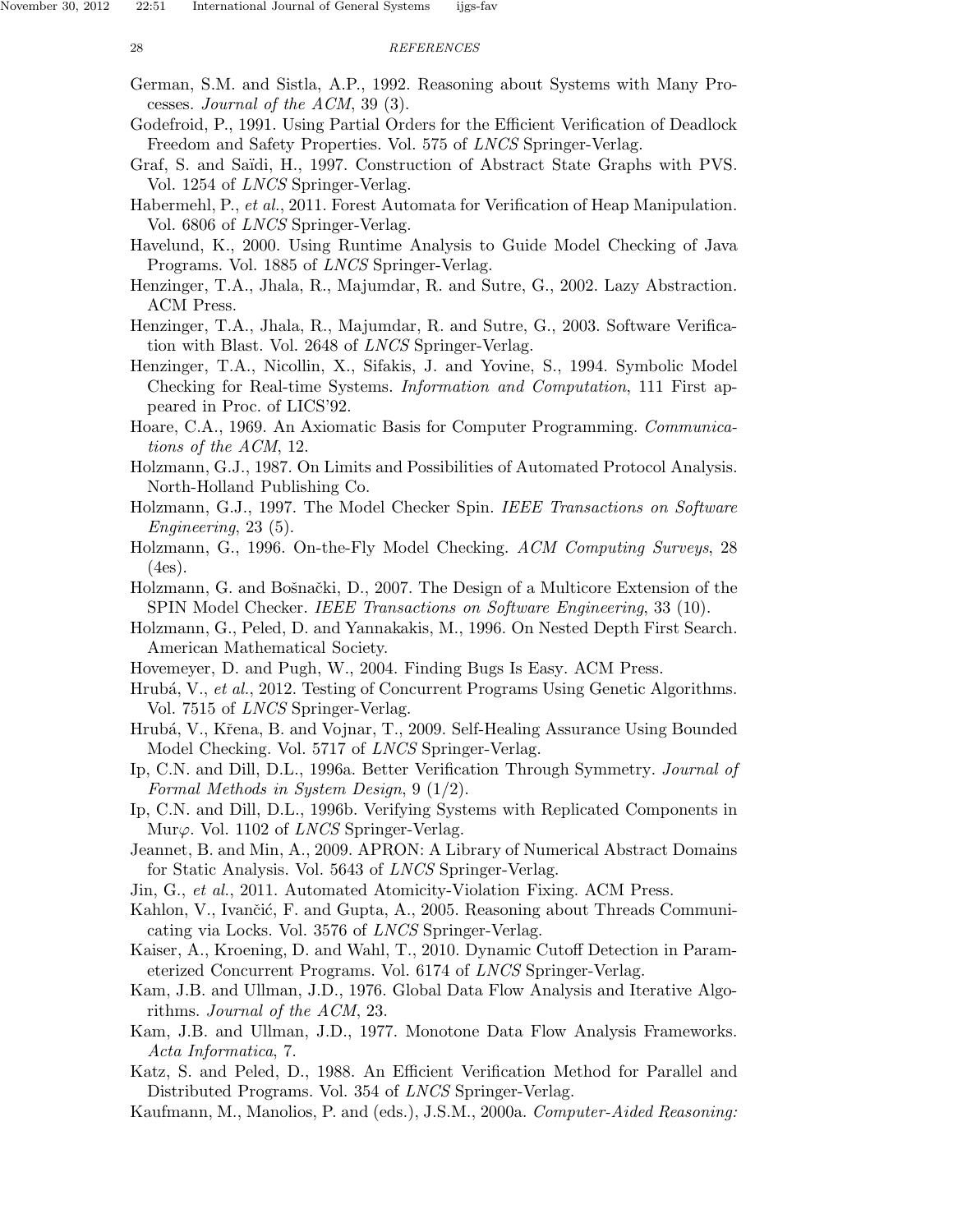ACL2 Case Studies. Kluwer Academic Publishers.

- Kaufmann, M., Manolios, P. and (eds.), J.S.M., 2000b. Computer-Aided Reasoning: An Approach. Kluwer Academic Publishers.
- Kelly, W., et al., The Omega Calculator and Library, version 1. 1.0. , 1996.
- Kesten, Y., et al., 1997. Symbolic Model Checking with Rich Assertional Languages. Vol. 1254 of LNCS Springer-Verlag.
- Khedker, U.P. and Dhamdhere, D.M., 1994. A Generalized Theory of Bit Vector Data Flow Analysis. ACM Transactions on Programming Languages and Systems (TOPLAS), 16 (5).
- Kildall, G.A., 1973. A Unified Approach to Global Program Optimization. ACM Press.
- Klarlund, N. and Møller, A., MONA Version 1.4 User Manual. BRICS, Department of Computer Science, University of Aarhus, Denmark, 2001.
- Kozen, D., 1983. Results on the Propositional  $\mu$ -Calculus. Theoretical Computer Science, 27.
- Kroening, D. and Weissenbacher, G., 2011. Interpolation-Based Software Verification with Wolverine. Vol. 6806 of LNCS Springer-Verlag.
- Kurshan, R.P. and McMillan, K.L., 1995. A Structural Induction Theorem for Processes. Information and Computation, 117 (1).
- Křena, B., et al., 2007. Healing Data Races On-The-Fly. ACM Press.
- Kwiatkowska, M., Norman, G. and Parker, D., 2011. PRISM 4.0: Verification of Probabilistic Real-time Systems. Vol. 6806 of LNCS Springer-Verlag.
- Lesens, D., Halbwachs, N. and Raymond, P., 1997. Automatic Verification of Parameterized Linear Networks of Processes. ACM Press.
- Marino, D. and Millstein, T., 2009. A Generic Type-and-Effect System. ACM Press.
- Masson, B. and Schnoebelen, P., 2002. On Verifying Fair Lossy Channel Systems. Vol. 2420 of LNCS Springer-Verlag.
- Mayr, R., 2000. Process Rewrite Systems. Information and Computation, 156 (1).
- McMillan, K.L., Chapter title. The SMV System, Carnegie Mellon University and Cadence, 2000.
- McMillan, K.L., 2005. Applications of Craig Interpolants in Model Checking. Vol. 3440 of LNCS Springer.
- McMillan, K.L., Qadeer, S. and Saxe, J.B., 2000. Induction in Compositional Model Checking. Vol. 1855 of LNCS Springer.
- McMinn, P., 2004. Search-based Software Test Data Generation: A Survey. Software Testing, Verification and Reliability, 14.
- Merz, F., Falke, S. and Sinz, C., 2012. LLBMC: Bounded Model Checking of C and C++ Programs Using a Compiler IR. Vol. 7152 of LNCS Springer-Verlag.
- Musuvathi, M. and Qadeer, S., 2007. Iterative Context Bounding for Systematic Testing of Multithreaded Programs. ACM.
- Nagpaly, R., Pattabiramanz, K., Kirovski, D. and Zorn, B., 2007. Tolerace: Tolerating and Detecting Races.
- Nielson, F. and Nielson, H.R., 1999. Type and Effect Systems. Vol. 1710 of LNCS Springer-Verlag.
- Nielson, F., Nielson, H.R. and Hankin, C., 2005. Principles of Program Analysis. Springer-Verlag.
- Nipkow, T., Paulson, L.C. and Wenzel, M., 2005. Isabelle/HOL: A Proof Assistant for Higher-Order Logic. Springer-Verlag.
- Owre, S., Shankar, N., Rushby, J.M. and Stringer-Calvert, D.W., Chapter title. PVS System Guide, Computer Science Laboratory, SRI International, Menlo Park, California, USA URL: http://pvs.csl.sri.com/, 2001.
- Palsberg, J., 2001. Type-based Analysis and Applications. ACM Press.